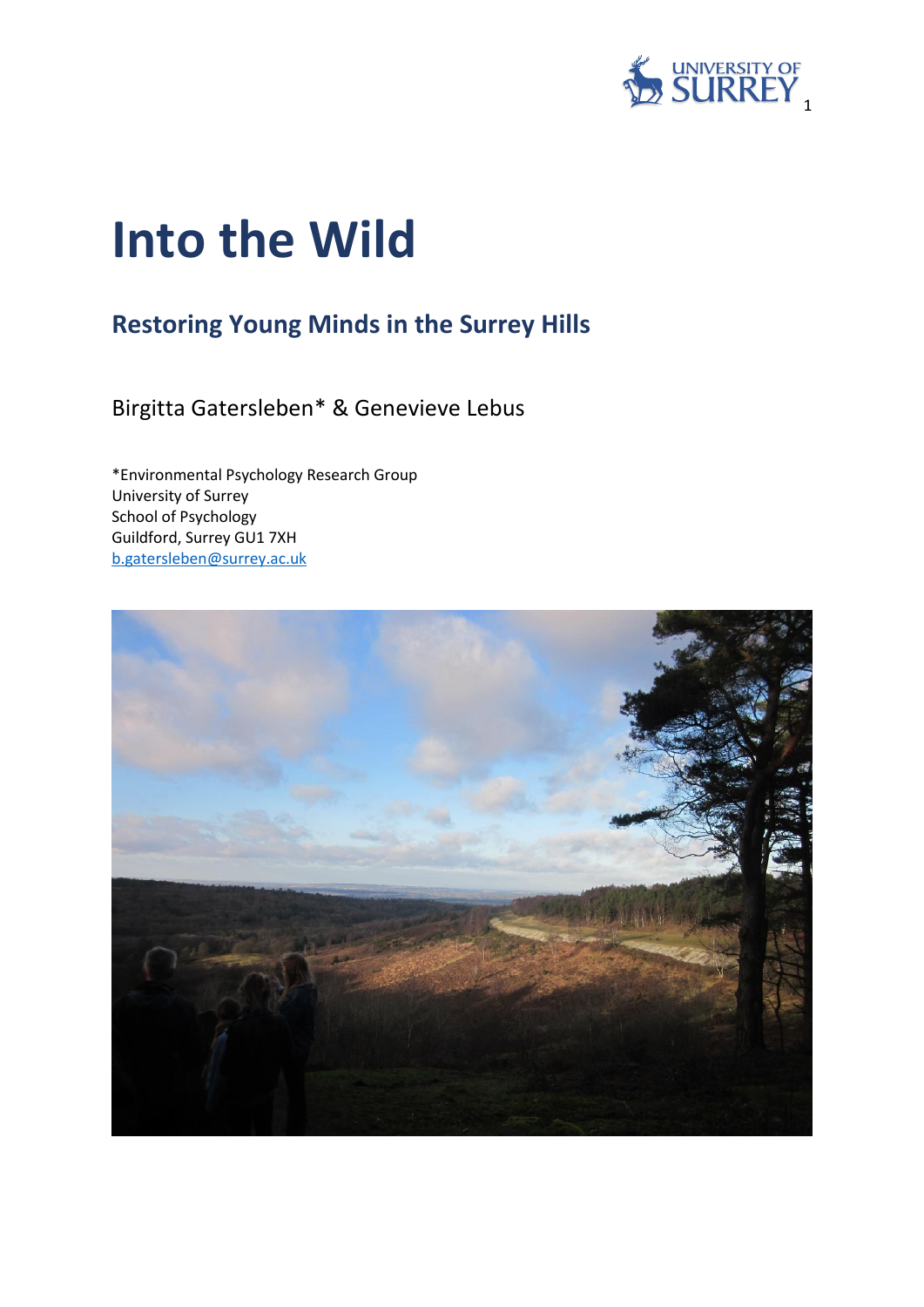

This report was prepared for the annual Surrey Hills symposium held at the University of Surrey on 27 November 2019: Our natural Health Service - A symposium on how nature can improve society's health and wellbeing. The report forms the basis of a presentation at the symposium by Birgitta Gatersleben: Into the Wild – Restoring Young Minds in the Surrey Hills. The report draws on a more extensive report prepared by Genevieve Lebus for Surrey AONB (Lebus, G. 2019. Into the Wild).

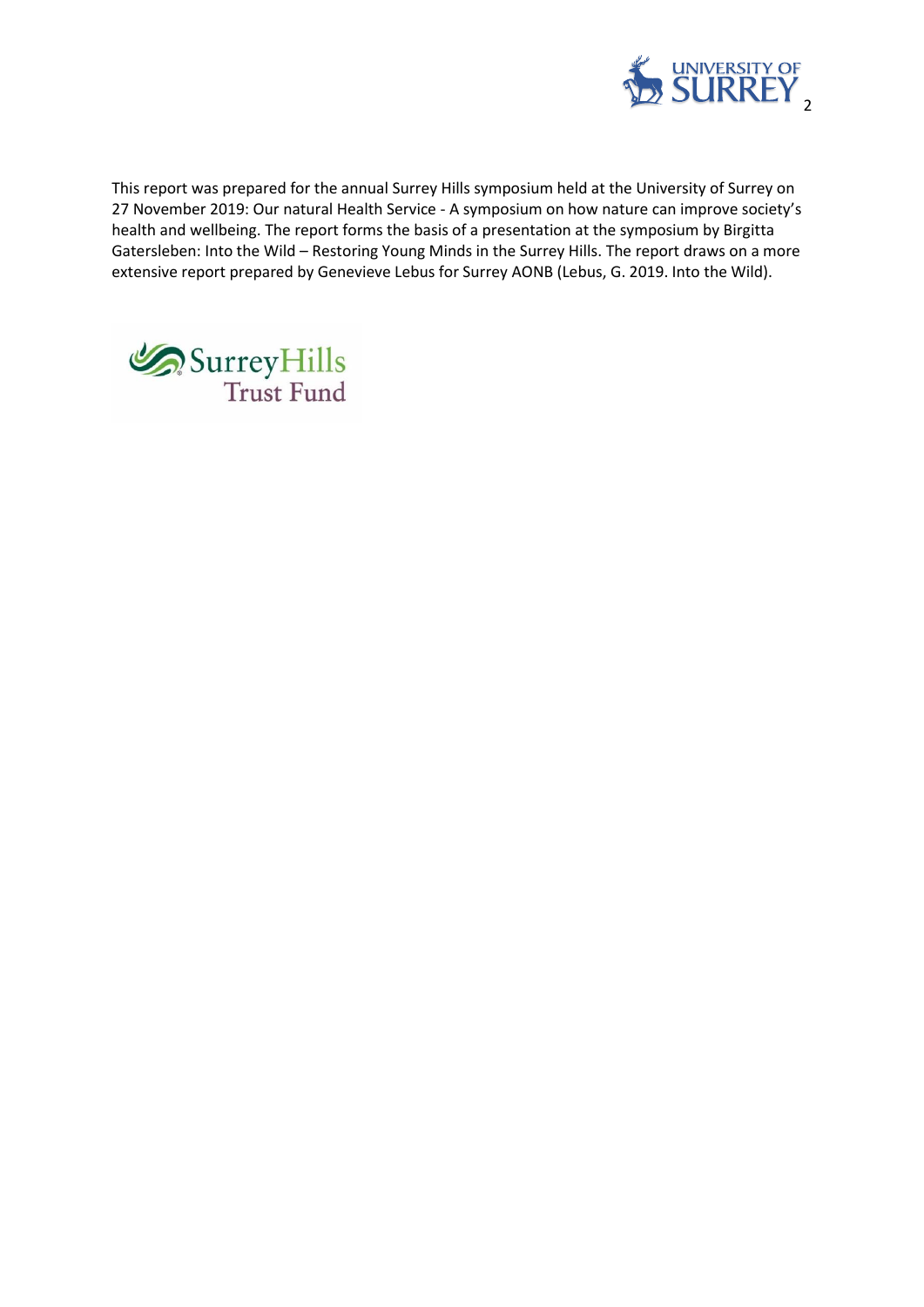

## **Introduction**

The county of Surrey is one of the most wooded counties in England. Just over a quarter of the total land area in Surrey is taken up by Surrey's AONB's (Areas of Outstanding Natural Beauty). These beautiful natural areas provide a wealth of resources to support the health and wellbeing for those living or working in and around Surrey, as well for visitors. This report explores how young people (aged 10-24) living in and around Surrey could benefit from these vast natural resources, how they might benefit, what opportunities are currently available to them and what is needed to improve these opportunities.

The report focuses on mental health. Most mental health problems establish themselves before adulthood, before the age of 14 in about half the cases (Kessler et al., 2007). It has been estimated that more than ten thousand young people in Surrey (between the ages of 5 and 15) suffer from a mental health disorder (Community Foundation for Surrey, 2017). But mental health is about more than not being ill. Being in good mental health means that young people thrive and fulfil their potential. Exposure to- and engagement with nature has been proven to support mental health in many ways (Bratman et al., 2014). It can, help reduce stress and anxiety, improving cognitive functioning, support physical activity and build self-esteem and confidence, to name but a few.

Despite the proximity of the vast natural resource in Surrey, not everybody currently has the same opportunities, abilities or motivations to access these resources, this is particularly true for those from more deprived areas. A better understanding of the needs and opportunities, the gap between them and the ways we can reduce this gap can help prevent mental illness, build resilience, support recovery and help more young people in Surrey to thrive.

## **The problem**

#### **Young people and mental wellbeing**

Mental health is defined broadly (following the Mental Health Foundation, MHF, 2017) as: *"The capacity of each of us to feel, think, and act in ways that enhance our ability to enjoy life and deal with the challenges we face".* Being in good mental health is about more than not being ill, it enables people to thrive (MHF, 2017). Good mental health includes psychological wellbeing including hedonic wellbeing (enjoyment and pleasure) and eudaimonic wellbeing (a sense of purpose, meaning, and fulfilment), self-actualisation (accomplishments, optimism, and wisdom), resilience (capacity to cope), and healthy relationships (Seligman 2010). Mental illness covers a range of cognitive, affective and behavioural disorders including common mental disorders such as depression and anxiety, as well as dementia, and substance use disorders, as well as less common illnesses such as schizophrenia, autism, and bipolar disorder (Bratman et al., 2019; WHO, 2017).

In the UK, mental illness represents the single largest cause of disability. Around a quarter of adults experience at least one mental health problem in any given year (MHT, 2016). One of the most prevalent mental disorders, depression, is said to be the largest single contributor to world disability (World Health Organisation, 2017). Lifelong persistent mental health problems are estimated to cost the UK taxpayer £8.6 billion annually (Department of Health, 2011). In 2015 almost 13% of the total number of days of sick leave were estimated to be associated with mental health issues (ONS, 2016)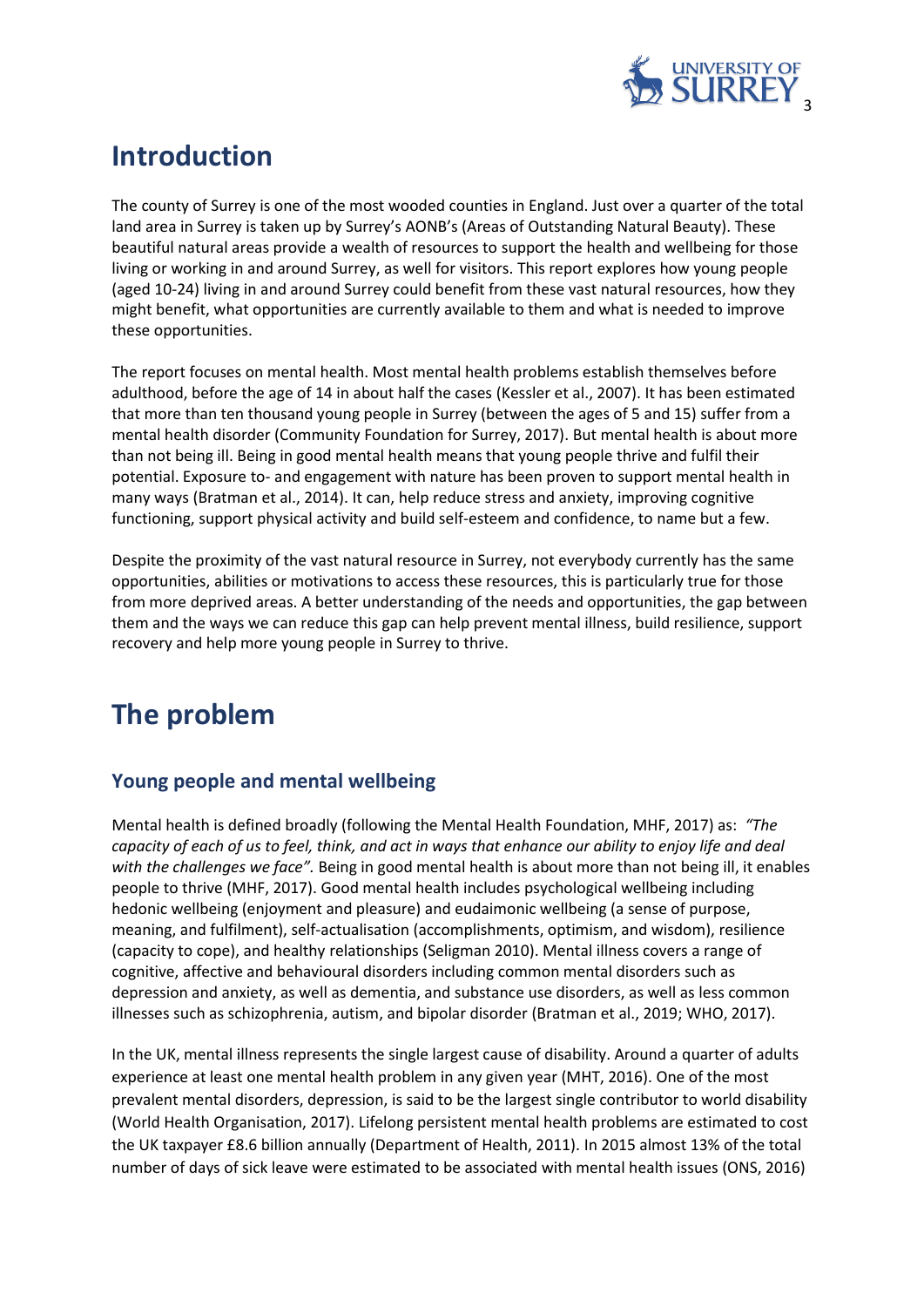

and the number of people in the UK who feel that they are thriving, has been found to be as low as 13% (MHF, 2017).

Almost half of all mental health problems have been established by the age of 14 and three quarters before adulthood (Kessler et al., 2007; Kim-Cohen et al., 2003). Two thirds of health problems start in adolescence and these early difficulties are strong predictors of life-long mental health problems affecting social-emotional development, education and employment in adult life (MQ transforming mental health, 2016). In UK almost one in seven individuals aged 17-19 years old in the UK diagnosed with an anxiety disorder (NHS, 2018).

Adolescence is a challenging time. It is a time where young people become independent and develop their independent lifestyles and identities. A survey conducted by the Mental Health foundation and YouGov (2018) found that 60% of young people aged 17-24 reported feeling stressed due to pressure to succeed. Providing young people with a break from these pressures, allowing them to escape for a bit (into nature) can have great benefits. Helping young people to cope with what life throws at them. Boosting their resilience and support stress recovery in this transition period from childhood to adulthood can be hugely beneficial.

Recently there has been a shift in focus from treatment of mental health problems to prevention (Public Health England, 2019). Prevention is cheaper, easier and more effective than cure. For instance, the children's commissioner points out that the cost of an emotional resilience programme being taught at school is just over £5 per student, and the cost of six counselling or group CBT sessions at school is £229 per student. In comparison, referral to community CAHMS programmes costs around £2,338 and to pay for admission to an in-patient unit would set one back £61,000. Public health England even suggested that for every £1 invested in child resilience programmes implemented in schools, a saving of £5 in further support costs is seen over the next three years (Children's Commissioner for England, 2017). In addition, young people are still establishing their lifestyles (Association for Young People's Health, 2017), and habits are relatively flexible. Encouraging healthy routines at an early age are likely to have significant long-term benefits for wellbeing. Fostering good mental health is essential as it allows young people to "develop the resilience to cope with whatever life throws at them and grow into well-rounded, healthy adults" (NICE, 2013). Interventions that help improve resilience and self-esteem in young people is strongly recommended alongside the provision of support for young people on waiting lists (NHS, 2017).

#### **Young people in Surrey**

Surrey is a relatively affluent part of the country. It ranks 150 out of the UK's 152 counties regarding average Index of Multiple Deprivation (Surrey County Council, 2018). Overall, the county of Surrey ranks better or equal to the national average for many measures of subjective wellbeing (Surrey County Council, 2017). Unfortunately, this does not mean that it does not have its problems. In fact, there are certain wards in the county where up to 40% children are living in deprivation (Surrey County Council, 2018). Westborough (in Guildford), Merstham (in Reigate and Banstead) and Maybury and Sheerwater (in Woking) are within the 20% most deprived areas in the UK (Surrey County Council, 2018). In 2018 a total of 7,019 children in Surrey were classified as a "child in need" by the Department of Education (2019), requiring social care services. The main reasons for this were abuse/neglect (44.9%), family dysfunction (25.2%), family in acute stress (11.6%), and child disability (11%). Such problems are strongly associated with mental health problems.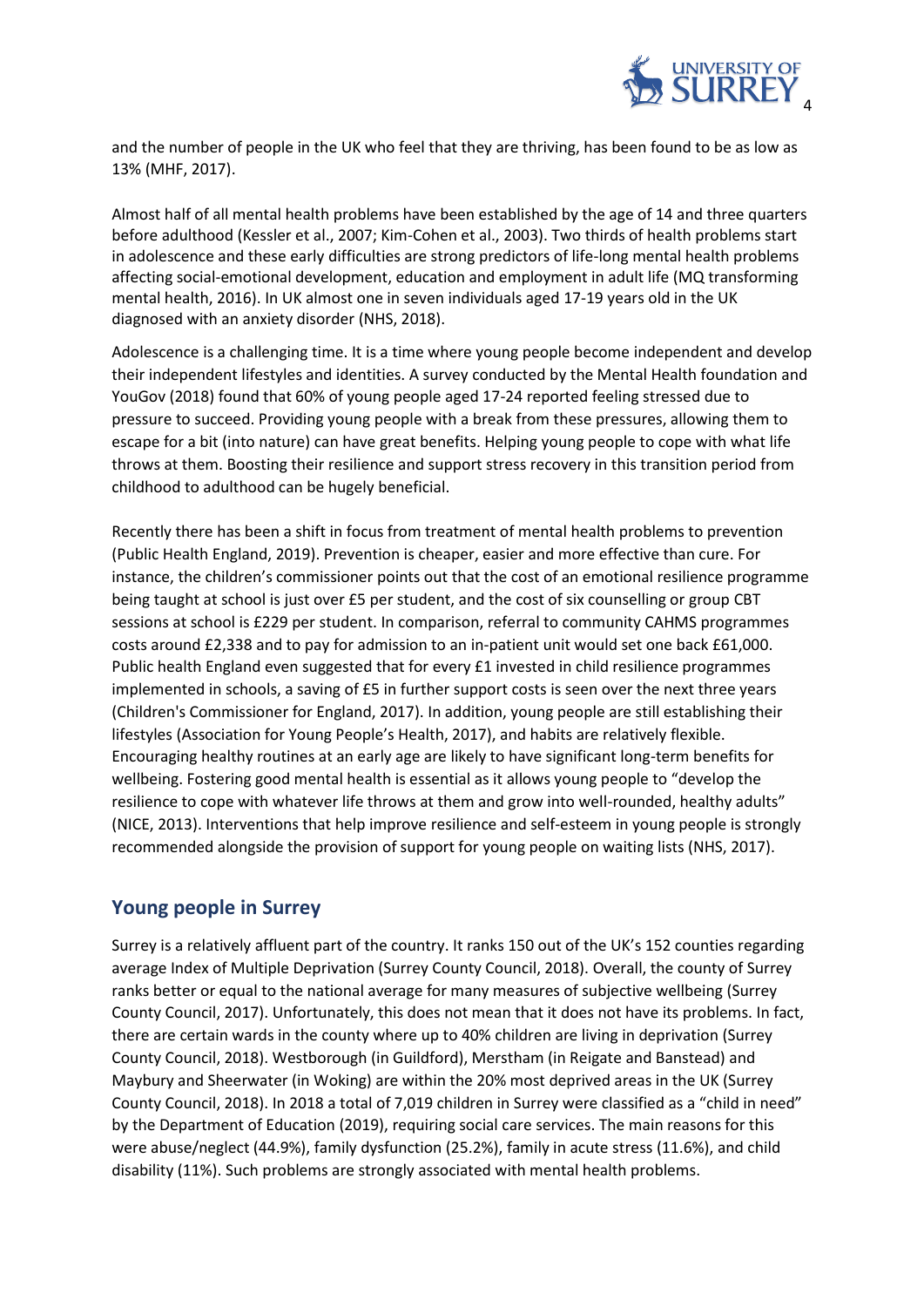

There are around 1.2 million people in Surrey and approximately 17% of those are between the ages of 10 and 24 (in 2011 196,800 out of 1.1 million). More than ten thousand young people in Surrey aged 5-15 suffered from a mental health disorder in 2017 (Community Foundation for Surrey, 2017), with anxiety noted as the primary reason for referral.

Mental health problems among young people are often associated with problems such as bullying, obesity, substance abuse, inequality, etc. A study in the Surrey district of Elmbridge in 2017 found that 20% of children and young people reported being bullied within the last three months (Surrey County Council, 2017). An estimated 26.7% of children aged 10-11 years in Surrey old are overweight (Surrey County Council, 2016). In a study on drinking behaviour among 15 year old's in Surrey found that 19% admitted to being drunk in the past four weeks (Surrey County Council, 2016; Milne, 2015). Self-harm has been named as one of the top four health concerns for young people in Surrey, (Healthwatch Surrey & Surrey Youth Focus, 2014). Young people aged 11 – 16 are eight and a half times more likely to have self-harmed if they are diagnosed with a mental health disorder and nearly half of 17-19 year old's diagnosed with a mental health problem (46.8%) have self-harmed or attempted suicide in their lives (NHS Digital, 2017). Substance misuse is often used to try to cope with incidences of trauma or high stress, but often exacerbates emotional, social or educational problems (Surrey County Council, 2017). Most young people struggling with substance misuse (94%) (in Surrey and nationally) started struggling before the age of 15 (Public Health England, 2015). Prevention is clearly important. Interventions targeting young people before problems have established are more likely to be effective (Addaction, 2016). A relevant problem within Surrey also relates to the county's heightened levels of social inequality, which has been linked to higher rates of depression, anxiety and panic disorder (Community Foundation for Surrey, 2013).

There is considerable strain on youth mental health services, with long waiting lists and high thresholds. In Surrey, around 70% of children and young people do not get useful help at a young enough age (Surrey County Council, 2017). Young people are often least satisfied with consultations with the GP, and often have the shortest appointment times (Association for Young People's Health, 2017, p. 1). In Surrey 70% of children and young people do not receive useful help at a young enough age (Surrey County Council, 2017). Some recent data has suggested that extra funding allocated to NHS clinical commissioning groups (CCG) (£1.4 billion from 2015-2020) for CAMHS (Child and Adolescent Mental Health Services) is often used in other domains. In Surrey, the expenditure on child mental health varies from 0.60% (Surrey Downs CCG) to 1.04 (East Surrey CCG) of the total NHS budget.

## **The solution**

#### **Engaging young people with nature**

Encouraging and enabling engagement with nature among young people can provide a promising affordable form of support for young people in need and can have a strong preventative benefit. There is growing evidence that engagement with nature is beneficial for mental wellbeing (Bowler, Buyung-Ali, Knight, & Pullin, 2010; Hartig, Mitchell, de Vries, & Frumkin, 2014; Triguero-Mas et al., 2017).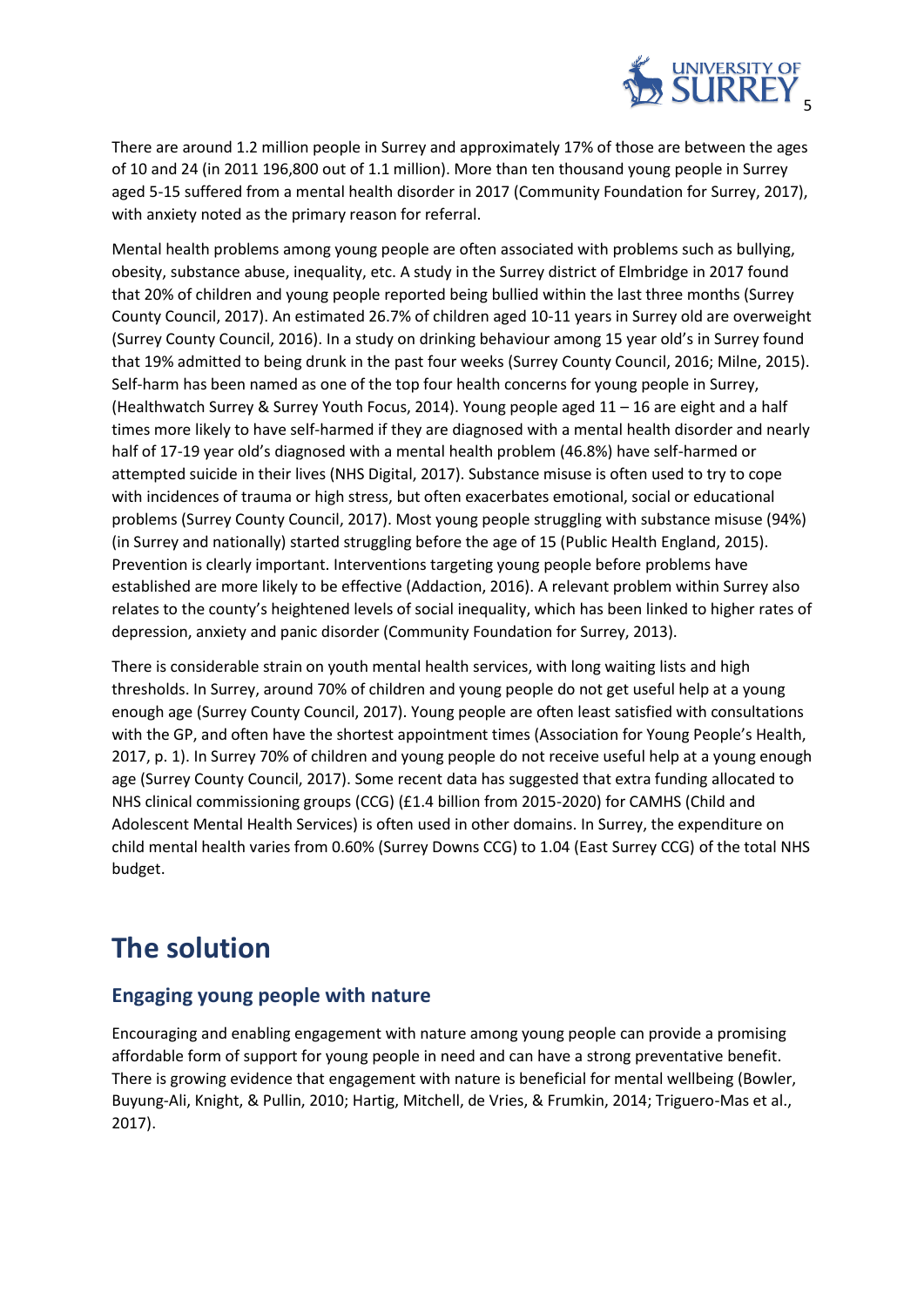

#### **The evidence**

Various review papers have summarised the increasing evidence for the benefits of engagement with nature for people's health and wellbeing (Bowler, Buyung-Ali, Knight, & Pullin, 2010; Hartig, Mitchell, de Vries, & Frumkin, 2014; Triguero-Mas et al., 2017). For instance, Twohigg-Bennet & Jones (2019) conducted a meta-analysis of more than 100 studies that examined the relationship between nature-exposure and general health finding positive effects for numerous health benefits including decreased salivary cortisol, heartrate, blood pressure, cholesterol, low frequency heart rate variability, decreased risk of preterm birth, type II diabetes, all-cause mortality, small size for gestational age, cardiovascular mortality and an increased incidence of good self-reported health. Broadly three types of literature can be distinguished in the field: population-based studies, experimental studies, and evaluative research. These studies vary in their design (correlational, exploratory, evaluative, experimental) but also in the type of nature-engagement they tend to focus on (passive exposure, active engagement (walking, gardening) or therapeutic) and the population they focus on (general population or specific groups).

*Population based studies*. Research using large data sets that examine the relationship between living near nature urban greening. This is often correlational research that examines the relationship between amount of green space and health and wellbeing data. It can also include longitudinal population studies examining the effect of urban greening interventions (or the opposite). Population based studies have found reductions in mortality for those living near green spaces (Villeneuve et al., 2012) (James, Hart, Banay, & Laden, 2016). Those who moved to greener urban areas have been shown improvements in mental health, as measured using the General Health Questionnaire, benefits continued for the three-year duration of the study, suggesting they may be maintained over time (Alcock et al., 2014). Nearby nature has also been shown to help improve levels of physical activity (Ambrey, 2016a, 2016b; Bjork et al., 2008; Huang, Yang, Lu, Huang, & Yu, 2017), important for physical and mental health. Nearby nature has been associated with a feeling of connectedness to the community, indicators of wellbeing (Baur & Tynon, 2010; Cleary, Fielding, Bell, Murray, & Roiko, 2017; Groenewegen, den Berg, de Vries, & Verheij, 2006; Kweon, Sullivan, & Wiley, 1998; Larson et al., 2016; Seaman, Jones, & Ellaway, 2010; Zhang, van Dijk, Tang, & van den Berg, 2015).

*Experimental research.* Experimental studies are often conducted with healthy populations and aim to test the benefits of nature exposure in controlled settings. Research in this area tries to understand what types of benefits result from what types of exposure, for who and how. A vast number of controlled experimental studies in this area have now demonstrated that short as well as longer, active as well as passive exposure to real and virtual scenes of nature promotes recovery from stress and mental fatigue (Bowler et al., 2010; Hartig et al., 2014). Most of this is laboratory based and less of it is field experimental research or takes the form of a randomised controlled trial with specific groups. As an example of the latter Stigsdotter et al (2018) randomly allocated 84 individuals with stress related illness to either nature-based therapy or cognitive behaviour therapy and found that both had a similar and significant positive effect on psychological wellbeing which remained at 12 month follow up. Other such studies have shown that participants with Major Depressive Disorder (MDD) showed enhancements in cognitive processes (working memory), as well as increases in positive affect after interacting with nature for 50 minutes (Berman et al., 2008; Berman et al., 2012).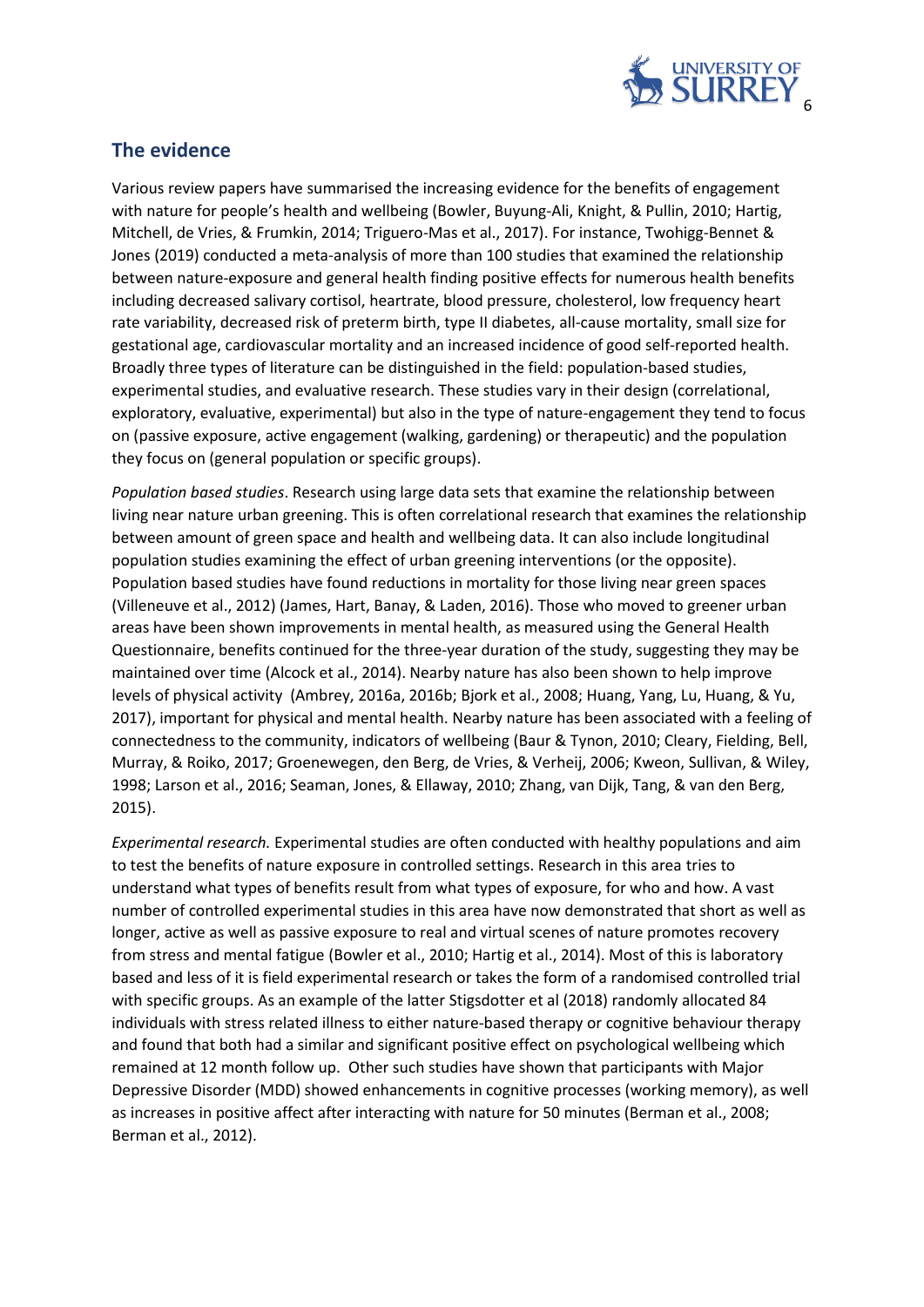

*Evaluative research*. Aside of experimental or controlled studies with specific groups there have also been many studies that evaluate the effectiveness of a nature-based intervention on the health and wellbeing of specific groups. Some of these studies are qualitative, aiming to provide a in depth insight into participant experiences. Studies have examined interventions such as forest bathing, horticultural science, garden and pet therapy etc. The problem with these studies is that they tend to lack a control group or randomised control. Studies in this area have demonstrated that certain types of active nature engagement such as wilderness experiences and green care can support wellbeing by providing participants with a *sense of confidence, purpose and meaning* associated with better health, wellbeing (Annerstedt & Wahrborg, 2011; Chiang, Li, & Jane, 2017; Cole & Hall, 2010; O'Brien, Burls, Townsend, & Ebden, 2011; Soulsbury & White, 2015).

Different pathways have been distinguished through which nature engagement benefits human health and wellbeing: the quality of the air, in increases in exercise, by buffering the effects of stress and through increasing socialisation (Hartig et al., 2014). According to Attention Restoration Theory (Kaplan & Kaplan, 1989) non-threatening or challenging natural environments may provide better opportunities for the recovery from mental fatigue and stress because they have contain a wealth of positively distracting features and provide people with a sense of being away (Gonzalez, Hartig, Patil, Martinsen, & Kirkevold, 2010; R. Kaplan & Kaplan, 1989; Ulrich et al., 1991). The Biophilia Hypothesis proposed by Wilson (1984) suggests that humans are predisposed to connect with nature because we are drawn towards the environments that support survival.

#### **Young people and nature**

The benefits of nature-engagement for your people are similar to those for adults, for instance with regards to stress reduction, recovery of mental fatigue, improvement of cognitive functioning, promotion of physical activity, etc. There are also some differences related to specific needs and experiences of young people. For instance, there is extensive research on young children's play in natural environments and the influence on development of motor skills and understanding of risk. In addition, work with older children often examines development of confidence, self-esteem and resilience. As with the research described above we can distinguish literature that focuses more on accessibility and passive exposure (living near nature) and research that focuses more on active engagement, including nature-based therapy. Here we will discuss some examples of such research.

Living near nature or having access to green spaces has multiple benefits for the health and wellbeing of young people. Li et al (2018) conducted a study tracking adolescent use of environments with GPS to examine link between mood and amount of nature visited. This US study was conducted with 155 adolescents between the ages of 13 and 19 who wore a GPS tracker for four days. They also kept an activity diary and reported their mood at the end of each day. Positive mood was significantly correlated with higher exposure to green space. For adolescents, an increase in concentration of nature in their environments is associated with better mood, regardless of their demographic backgrounds. Picinni et al (2018) examined the correlation between mental wellbeing of almost 30 thousand boys and girls aged 11 to 15 in Canada and time spent outdoors. The study was based on survey data which included self-reports of time spent outdoors and experience of eight symptoms (feeling depressed, anxious, headache, backache). For girls spending half an hour per week outdoors was associated with a 24% lower prevalence of high psychosomatic symptoms (not for boys). The perceived importance of spending time outdoors associated with 24% reduction for both boys and girls suggesting a possible indirect effect via a sense of connectedness to nature.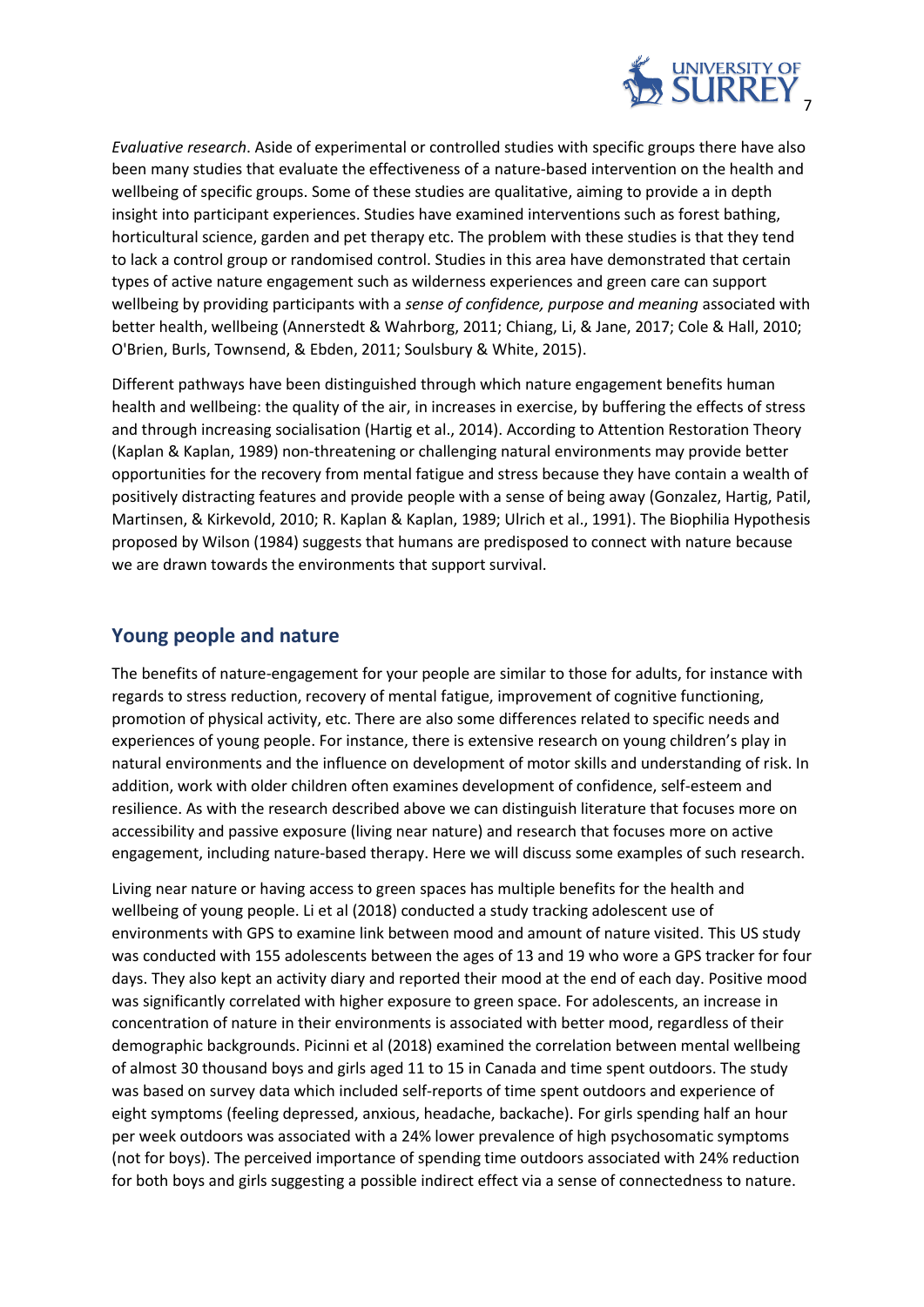

As with adults, nearby nature can help improve levels of physical activity. Research on activity in nature often focuses on younger children and in particular, on play. Having access to nature during school for more than 20 minutes per day has been associated with five times more moderate/vigorous physical activity (Almanza, Jerrett, Dunton, Seto, & Pentz, 2012). Increased physical activities benefits physical health and activity and highlighted the benefits of nature in tackling obesity. Time spent outdoors is also "therapeutic" for sleep- and gastro- related childhood problems (Frost, 2006). Additionally, nature has been shown to help children develop an understanding of risk, allowing them to make their own judgements in an unknown environment (Frost, 2006).

Natural settings provide an opportunity for exploration and discovery, which has been shown to increase curiosity, imaginative play and sustained attention (Dowdell, Gray, & Malone, 2011). Environments with a considerable number of natural elements supports the development of motor skills in children and young people such as improvements in strength and coordination (Munoz, 2009). Features like "slopes and rocks" present children with "natural obstacles" that they need to learn to overcome (Fjørtoft, 2001). natural elements within outdoor spaces help facilitate the development of motor skills (Fjørtoft, 2001), particularly balance and coordination (Fjørtoft, 2004). Studies have shown that these 'wild' environments are also actually favoured by young people aged 10-14 (Elsley, 2004).

Ginsberg (2007) suggests mental health benefits for young people are augmented through allowing unstructured "child-directed play", which encourages children to engage in their passions, make their own decisions and build resiliency. Half an hour of outdoor play a week among 11-15 may lead to a significant reduction in reported psychological wellbeing, particularly among girls (Eaton et al., 2012). These benefits may be associated in part due to increases in physical activity (Leech et al., 2002). Although there is also evidence that subjective experience of being connected to nature shows added benefit in terms of reducing sadness, irritability, nervousness and sleep problems, especially amongst boys (Piccininni et al., 2018).

A different body of research on active nature engagement has examined the effect of outdoor nature camps with "at-risk" groups of young people. This work tends to focus on older children and adolescents and has found significant positive effects of such camps on participants wellbeing. For instance, a two-week adventure therapy programme for "at-risk" young people aged 13-18 found significant improvements in reported wellbeing. Moreover, both participants and their parents reported large changes in their ability to cope with conflict, parents also reported their children seemed happier, showed fewer signs of depression, and were more motivated, empowered and capable (Dobud, 2018). Barton et al. (2016) also found significant improvement in self-esteem and connectedness with nature among 130 adolescents who participated in a wilderness expedition. In their review of adventure-therapy Berman & Davis-Berman (2009) conclude that participation in wilderness programs has been shown to benefit adolescent's self-concept and social skills and can reduce psychiatric symptoms and reduce alcohol and drug use; although potential benefits for suicide rates, depression, respect for authority and academic success needs further research.

Self-regulation is a specific psychological construct studied in relation to nature engagement among young people. Self-regulation is a multidimensional construct associated with depletable psychological resource. It is an important resource linked to self-control and young people's ability to ignore internal and external distractions. A meta-analysis of 15 correlational and 16 experimental studies conducted by Weeland et al (2019) evaluated the strength of evidence for a correlation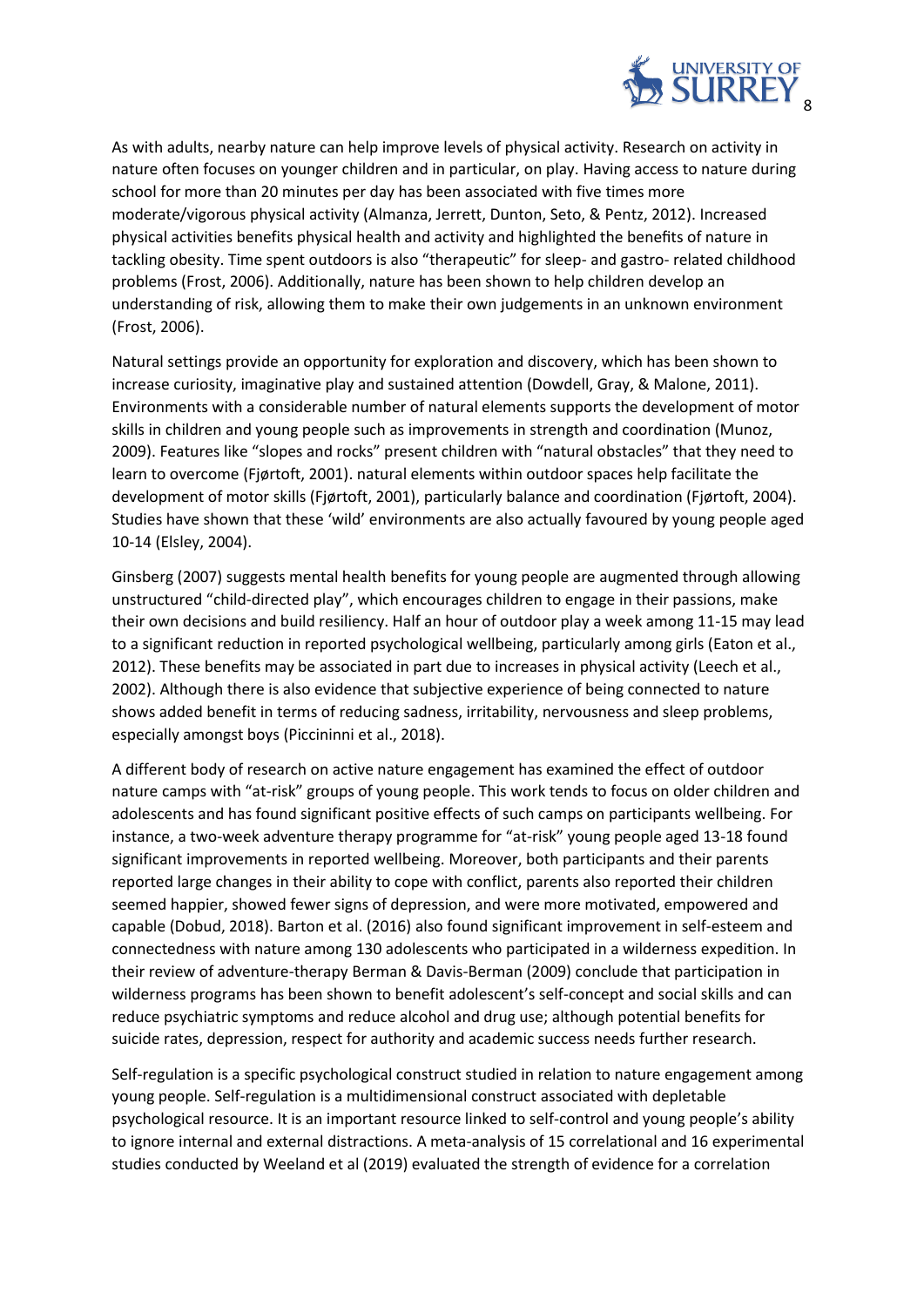

between nature engagement and self-regulation among children between the ages of four and twelve. Small but consistent positive effects were found. These were not influenced by demographic differences.

Nature benefits young people's wellbeing through active engagement as well as passive exposure. Greenwood & Gatersleben (2016), for instance, found greater recovery of induced stress among teenagers when resting in an outdoor natural courtyard than when resting in an indoor space. This study also found that the benefits were greatest when experienced with a friend. Other studies have shown that nature exposure helps to provide young people with a space to release tension and aid self-regulation (Korpela, Hartig, Kaiser, & Fuhrer, 2001). Views of nature have also been associated with reduced levels of stress and increased ability to focus as well as improved attention allowing them to better think through their problems (Wells, 2000; Wells & Evans, 2003).

Aside from the physical and emotional wellbeing benefits of engagement with nature evidence also demonstrates positive effects on cognitive development and learning. Regarding education and learning, nature has been shown to improve cognitive functioning (Dreissnack, 2009) as well as providing a number of alternative educational benefits (O'Brien and Murray, 2007) such as higher levels of creativity and language development. Other studies have demonstrated a link between the natural environment and improved ADHD symptoms, which may be associated with an increase in concentration levels (Taylor & Kuo, 2009; Taylor, Kuo, & Sullivan, 2001). Children with ADHD who play regularly in green play settings have been shown to have milder symptoms than children who play in built outdoor and indoor settings (Taylor et al., 2001). Moreover, activities based outdoors were shown to increase ability to concentrate in children aged 5 – 18 years old with the disorder, regardless of age, gender or income (Kuo & Taylor, 2004)

It is evident that nature engagement has significant benefit on health and wellbeing of young people as it has on adults. Several review papers have summarised this evidence. Roberts et al (2019), for instance, conducted a systematic review of studies evaluating the effect of direct nature activities on wellbeing of children (up to 12) and adolescents (12-21). They only included studies that focused on outdoor engagement (not passive exposure) but excluded therapeutic interventions. In total 14 studies were included: 6 quantitative and the rest qualitative. Positive findings were found for benefits on self-esteem, confidence, mood, stress reduction, social benefits, resilience. However, it was also concluded that the evidence was relatively weak due to lack of randomisation and control of intervening variables in most studies. Tillman et al (2018) also called for more evidence and controlled studies. They reviewed a broader range of 35 papers examining the relationship between nature engagement and wellbeing among children between the ages of 0 and 18; looking at accessibility, exposure as well as engagement. They found positive results for half but not all papers for emotional well-being and attention deficit disorder/hyperactivity disorder, overall mental health, self-esteem, stress, resilience, depression and health-related quality of life.

Engaging with nature is clearly beneficial for the wellbeing of young people. These benefits are associated with recovery or restoration from stress and attention fatigue, improved cognitive development, facilitation of social contact, promotion of healthy child development, and promotion of personal development and sense of purpose. Gill (2014) concluded that spending time in nature should be part of a "balanced diet" of childhood experiences and promotes health development, wellbeing and environmental values. Capaldi et al (2015) concluded that contact with nature is important to help children to flourish.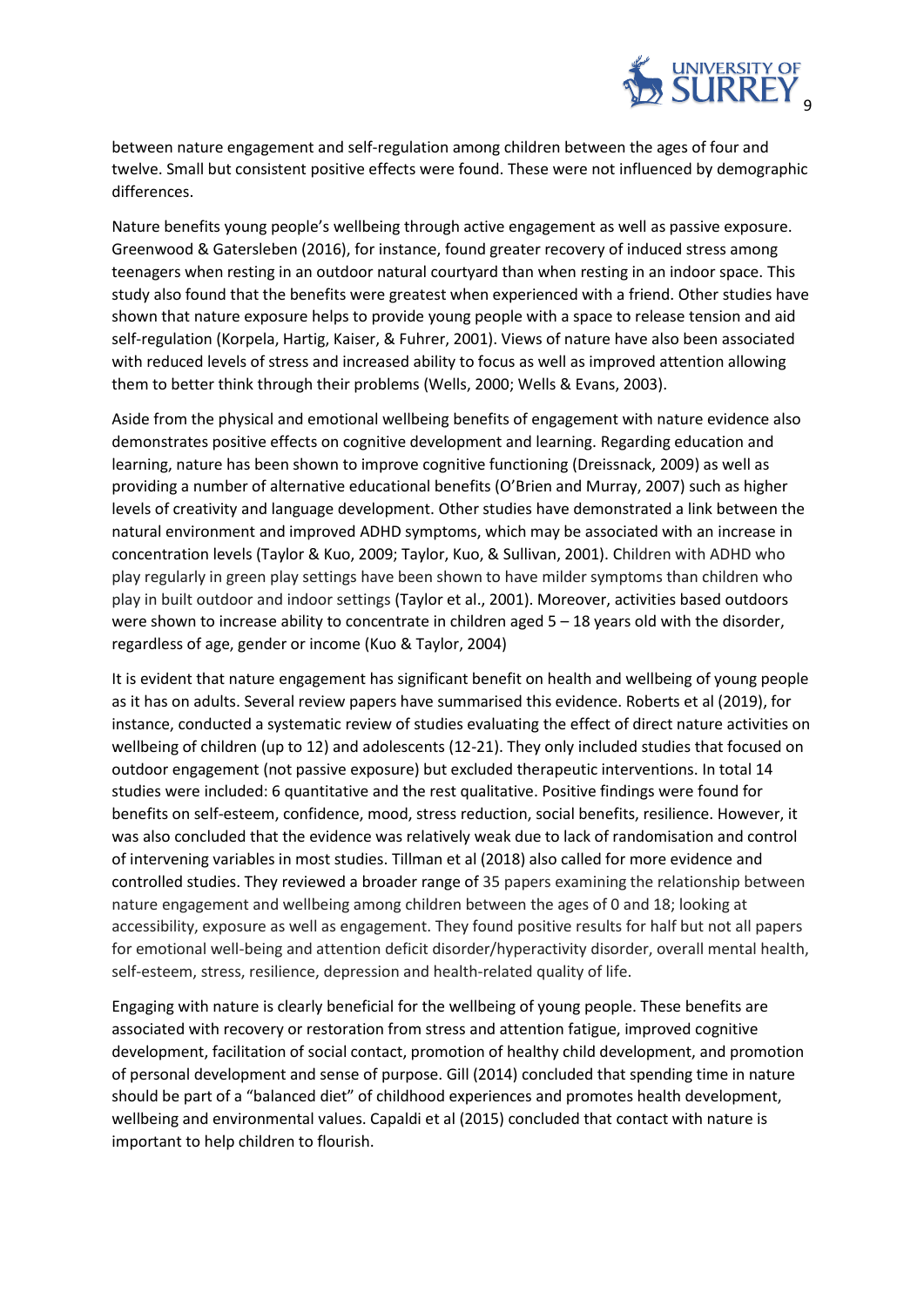

# **Opportunities and barriers**

Promoting and supporting nature-engagement among young people can be hugely beneficial. But it requires availability of accessible suitable natural areas and young people's the ability and motivation to engage with those natural resources. This is not always easy.

There are huge inequalities in the use of green space and accessibility to those spaces. The 20% most affluent wards in England have five times as much green space than the most deprived 10% (CABE, 2010). Moreover, people from deprived areas or minority groups tend to access natural or green environments much less frequently than individuals with a higher socio-economic status (Roe, Aspinall, & Ward Thompson, 2016).

The benefits of exposure to green space may be stronger for young people who are more vulnerable or at risk. Vulnerable young people have greater needs and more to benefit. Larger physical and psychological benefits of green space exposure have been found for individuals with low socioeconomic status or with less than ten years of education (Twohig-Bennett & Jones, 2018). Moreover, urban greening has been shown to reduce the link between income deprivation and cardiovascular mortality (Mitchell and Popham, 2008).

Various types of disability also present added challenges regarding access to nature. A report by Natural England in 2008 revealed that, although much improvement has been made since the Disability Discrimination act in 1995, many natural areas are inaccessible due to additional needs. Improvements such as flattening pathways, providing ramps, wooden seats, handrails and steps, widening footpath bridges and making gates easier to open (especially one-handed) were all cited as necessary to increase the number of disabled individuals accessing nature (Natural England, 2008).

Nature is especially important during the transition from adolescence to adulthood, as it helps youth explore their place in the world (McMahan, 2015; Arnett 2006, 2007). Unfortunately, adolescence is known as a time in which physical activity levels often drop considerably. Nader, Bradley, Houts, McRitchie and O'Brien (2008) conducted a study with 1,032 young people and found that the average nine-year-old spent 4 hours a day engaged in moderate or vigorous exercise. This value dropped to 49 minutes per weekday and 35 minutes daily at the weekend when the child turns 15. The considerable decrease resulted in only 31% of 15 year olds meeting recommended daily exercise guidelines on weekdays, dropping to 17% at weekends, compared to almost all 9 year olds meeting the recommendations (Nader, et al., 2008).

Despite the significant evidence for the benefits of nature engagement not all young people like to go outside. Bixler and Floyd (1997) found that around 10% of the young people they examined during outdoor nature camps did not enjoy the experience at all, which prompted them to develop the disgust sensitivity scale. Some children may experience woodland as scary, leading to feelings of anxiety or claustrophobia or view woodland as a place of increased risk of attack. The way in which children and young people connect with nature may change over time.

It has been suggested that young people's connectedness to nature is decreasing. This is problematic because connection to nature has also been positively correlated with subjective wellbeing and happiness in both children and adults (Piccininni et al., 2018; Wood & Smyth, 2019; Zelenski & Nisbet, 2014). Richardson et al (2019) demonstrated that a sense of connectedness to nature is significantly lower at age 15 than it is at age 7, although it then begins to increase slightly from 16-18 years old to 31-40.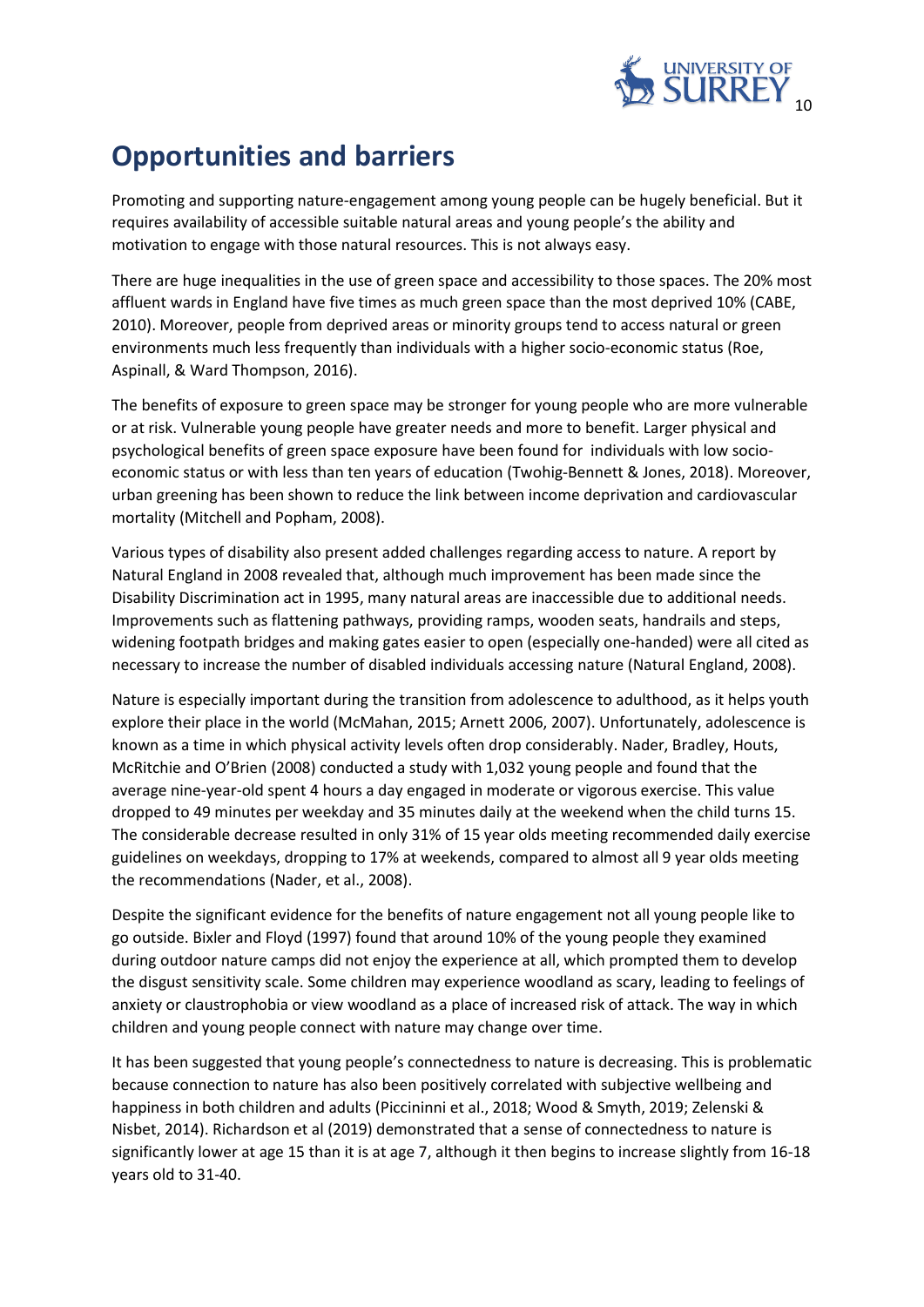

There have been suggestions that the level of engagement with nature among young people has been declining due to changes in lifestyles, parental concerns and cultural changes. A government survey (Natural England, 2019) revealed 78% of young people under the age of 16 accessed the outdoors with an adult in 2013/14, in 2018/19 this was 72%; the percentage spending time outdoors on their own declined from 22% to 17% in the same period. Parental fears may play a key role (Munoz, 2009). Particularly as many hold the belief that society is more dangerous now than when they were younger. The concept of "stranger danger", the fear of others in society harming their children, has been cited as the greatest parental concern (Moss, 2012). Louv (2008) also notes that young peoples' lives are becoming busier and more structured, which facilitates the transition from direct experiences of nature, to indirect experiences, such as via media.

#### **Nature in Surrey**

Surrey is one of the most wooded counties in England. Woodland covers 22% of the county, but heathland, chalk downland and farmland are also particularly characteristic. It is a highly valued landscape with over 25% of the county being designated as Areas of Outstanding Natural Beauty (the Surrey Hills and the High Weald AONBs). It contains extensive areas of high biodiversity value and internationally important habitats. Surrey clearly contains a wealth of natural resources that can provide great benefits for the health and wellbeing of those living and working there, as well as those visiting.

England 10 National Parks and 34 Areas of Outstanding Natural Beauty (AONBs), attract more than 260 million visitors a year and are home to over 2.3 million people. In May 2018 the government asked for an independent review into whether the protections for National Parks and AONBs are still fit for purpose, 70 years after Parliament decided to preserve some of England's finest landscapes and help people visit and enjoy them. The Glover report was published in September 2019. The report focuses on five areas and provides 27 proposals for the future of AONB's. One of these five areas is "Landscapes for everyone", which focuses on human experiences with nature and human health and wellbeing. One of the proposals under this theme is "Proposal 8: A night under the stars in a national landscape for every child".

Ensuring that every child has this experience and that every young person can experience the benefits of "our natural health service" work needs to be done. The 2017/2018 MENE report reported that 72% of children under 16 years old were likely to access urban greenspaces, compared to 36% who go to the countryside. Accessing the countryside is not always easy, especially not for young people, who may want to be independent but have not yet got the opportunities and abilities to be independent enough to visit the Surrey Hills. Young people are likely to need support as they lack opportunities, abilities and motivations to access the Surrey Hills on their own. This will be particularly true for young people from disadvantaged backgrounds.

A review was carried out in Surrey to explore what organisations are currently present in the county that take young people out into nature, what opportunities there may be to expand these opportunities and what is needed to do so.

#### **Opportunities and barriers in Surrey**

An online search was carried out to identify Surrey-based groups and record their email address using the contact information on their website. Additionally, information sites about the services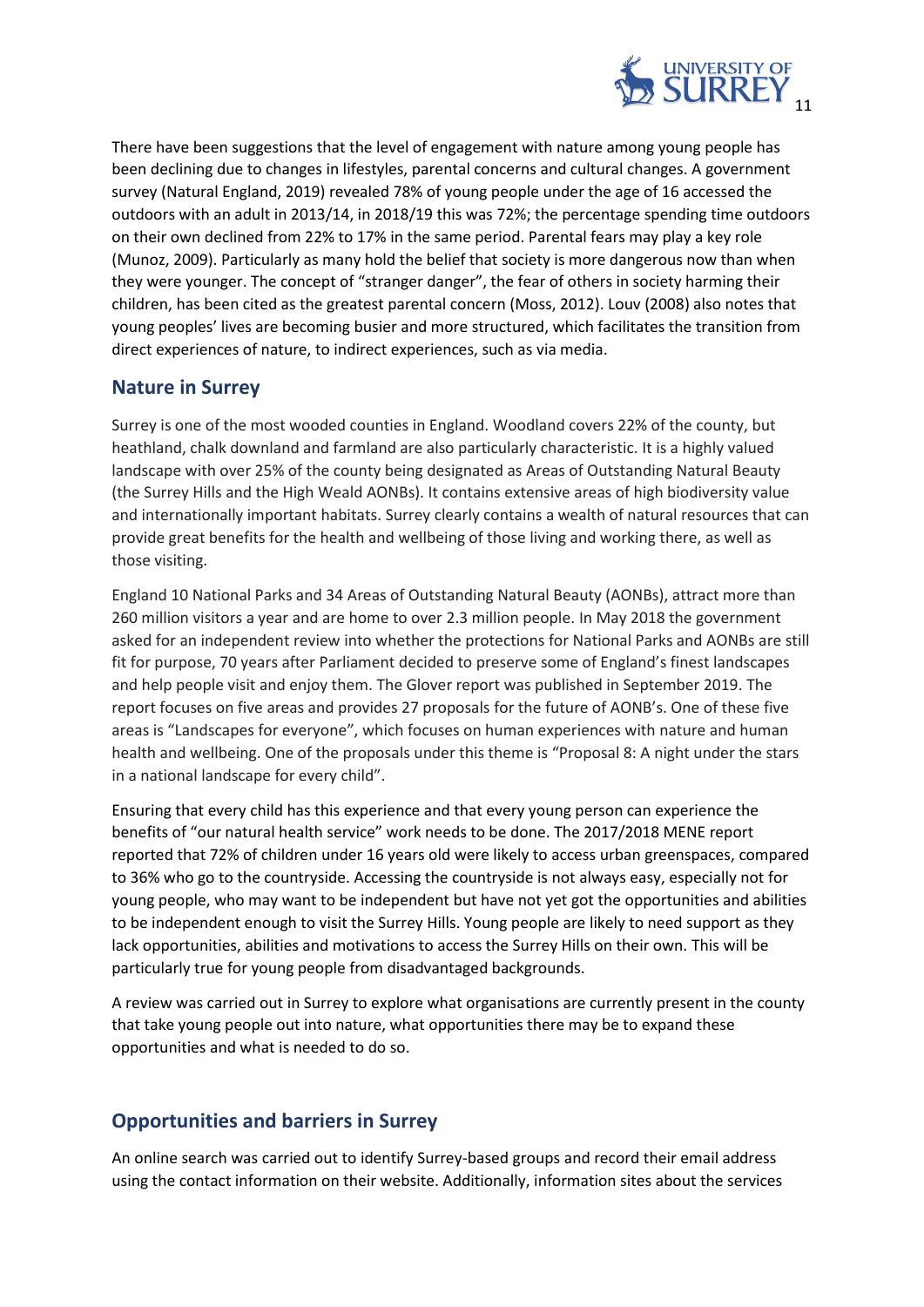

available in Surrey (i.e. Surrey Local Offer and Surrey County Council Family Information Service) were utilised to collate additional contacts. Further contact details were gathered via personal contacts. We searched for four types of organisations in Surrey: youth groups that provide a naturebased experience or activity, 2) other youth groups, 3) groups that take young people outside (not necessary to engage with nature), and 4) groups that provide nature-based experiences or activities but are not limited to young people.

This search identified around 30 organisations in Surrey that provide a wide range of natureengagement activities with young people (type 1) including youth organisations that took young people out walking in the Surrey Hills or camping in Wales, organisations providing respite and educational and leisure facilities for disadvantages young people in Surrey, forest schools, outdoor adventure organisations, allotment projects, health care farms, conservation and wildlife organisations, nature and art groups, nature therapy, camping facilities, yoga trips, adventure therapy and many more. We also identified more than 100 organisations working with young people who did not specifically aimed to take young people out into nature as well as around 80 organisations where being outdoors played a role, but nature-engagement was not central to the activity activities (mostly sports organisations).

A short survey was sent to each of these organisations asking respondents about their experiences with taking young people outdoors and their views on what may be needed to increase these facilities are needed to expand their offerings. In additional six interviews were carried out with the founder or CEO of selected organisation. These interviews are escribed in detail in Lebus (2019).

#### **Survey results**

In total, we received 40 responses but only sixteen were fully completed. The respondents were from a range of organisations of varying sizes providing services from 15 young people a year, to over 5 thousand (sports club (2), after school activity (2), mental health charity (1), other charity (5), education (1), youth group (2) and local council (3)). All the organisations use the outdoors in their work with young people and for most (10) this was at least partly related to conservation activities.

*Benefits for young people.* The participants overwhelmingly agreed spending time in nature helps young people cope with stress, boosts self-esteem, is good for their health and mental health, promotes independence, and physical activity. The majority also agreed it promotes cooperative behaviour, reduces anxiety, and promotes creativity and concentration.

*Advantages and challenges for the organisation.* Figures 1 and 2 show that almost all respondents tended to agree that taking young people outside has benefits for their organisation and themselves (fun, rewarding, etc) and they disagreed with the majority of disadvantages (not appreciated, pointless, dangerous). Although most did agree it is challenging and four people (a quarter) agreed it is expensive and a hassle.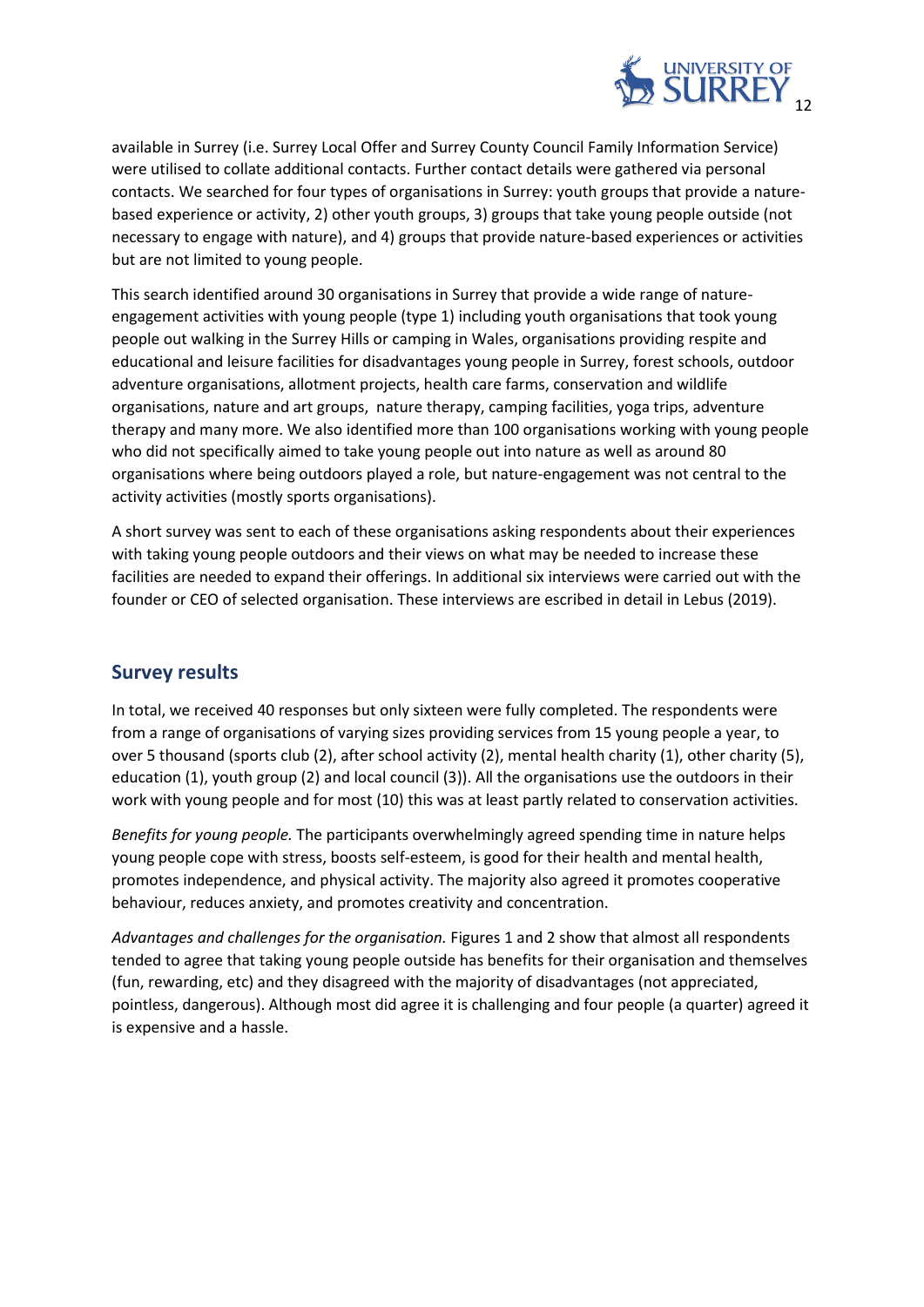



Figure 1. Number of respondents who agree or disagree with various benefits of nature-engagement with young people (Totals do not add up to 16 as neutral responses are not included).

These perceptions were supported by the interviews conducted by Lebus (2019). In which representatives of different organisations that provide outdoor activities in Surrey (with adults or young people) reflected on similar benefits.

"*Nowadays it seems like we are always trying to fit into a box. Whether that is defined by a diagnosis, a gender, a sexual orientation, a class, an age, where you live… Nature is accessible for everyone, and allows you to escape these boxes*."

"*Nature is always there – it doesn't go away".*

"*They love looking at the views at the top of Pitch Hill, for example, it is a really awe-inspiring experience*"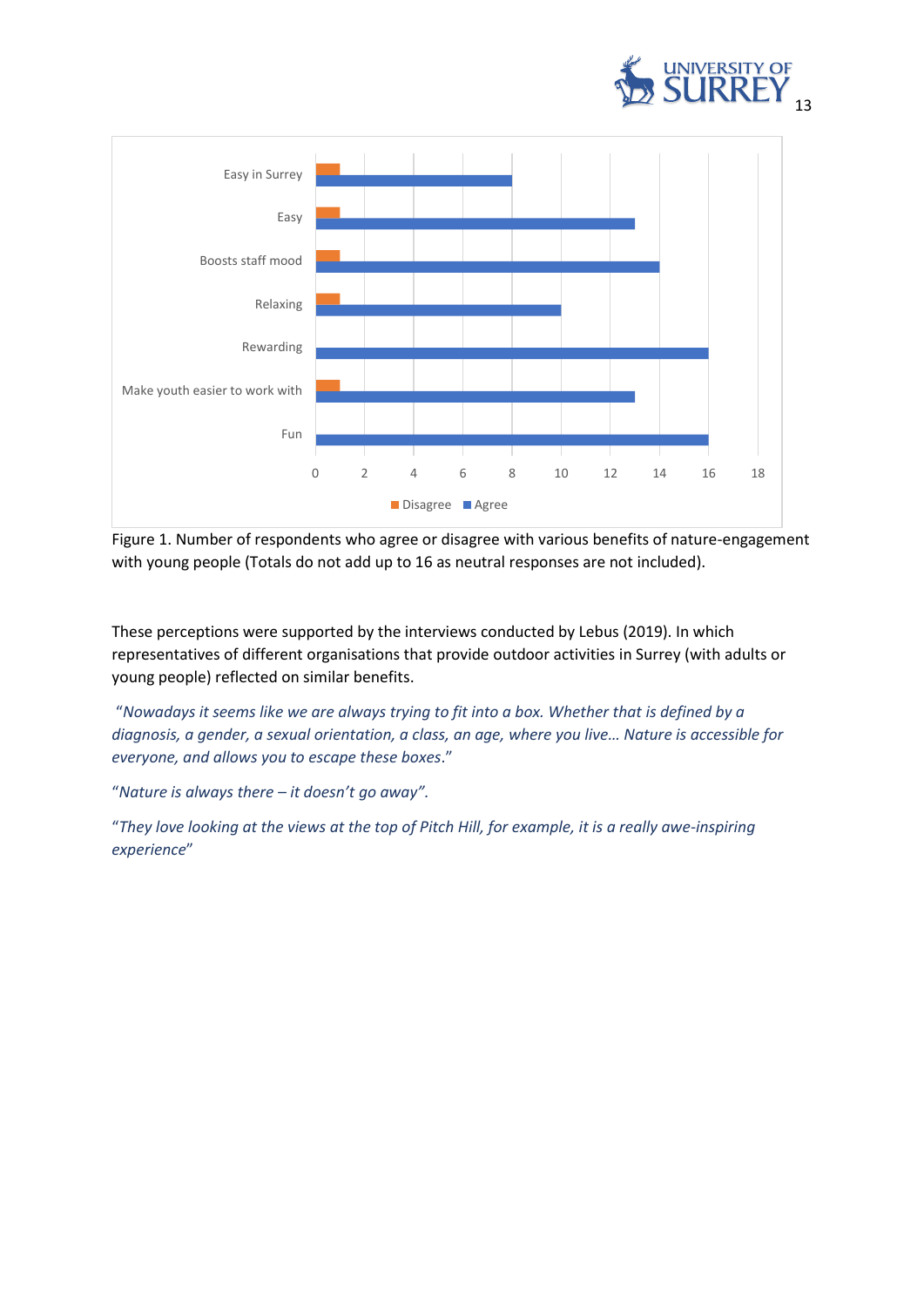



Figure 2. Number of respondents who agree or disagree with various disadvantages of nature-based activities with young people (Totals do not add up to 16 as neutral responses are not included).

When asked in the survey whether the organisations would like to take (more) young people into nature (more often) they tended to say "yes". Activities that were selected to do more frequently were: skills-based activities (chosen by 9 participants), active exercise (7), mindfulness-based activities (6), orienteering skills (4), walking (4), educational activities (5), conservation (6), arts (6) and activities with animals (5) and camping (4).

The survey also asked whether the organisations would be willing to take a group of disadvantaged young people into the Surrey Hills to which most of them said yes (11). Finally, the respondents tended to agree that most of their young people would benefit from spending a night under the stars. This question was asked in response to the recommendation given in a recent government report reviewing the future of AONB's which suggest that all young people have the right to spend a night under the stars (Glover, 2019).

*Needs.* Although respondents were motivated to take (more) young people out into nature it was also evident that this is not easy to do. To assess what might be needed they were asked two questions. First, they were asked which of nine things would help them bring (more) young people into the natural environment (more). Second, they were asked to write down in three open question what they would need to take more young people outdoors, to take their young people to spend a night under the stars and to take a group of disadvantaged young people into the Surrey Hills.

In response to the first closed question Figure 3 shows that funding and volunteers were the top answers, followed by increasing awareness of the benefits of nature engagement among parents and young people themselves.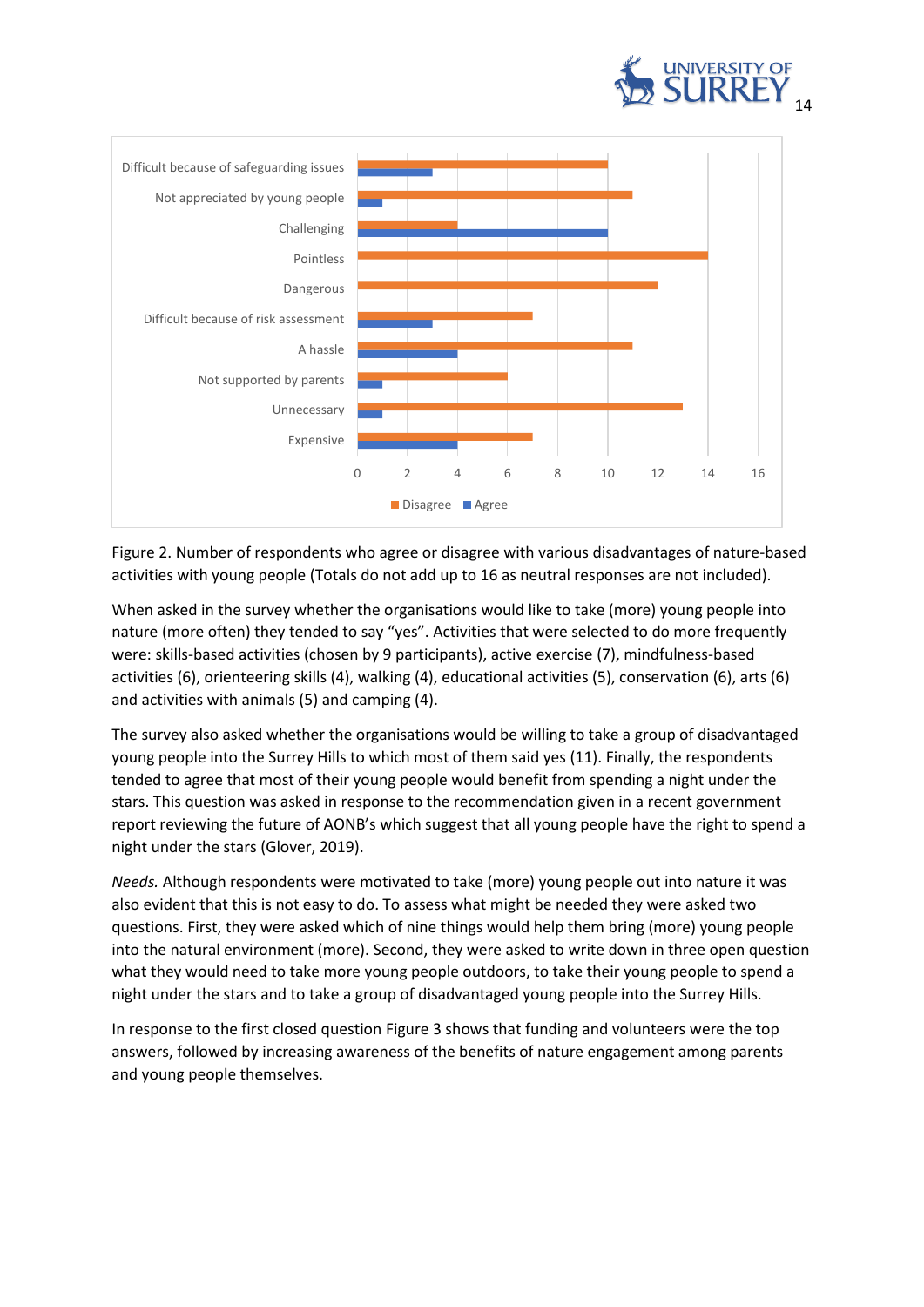



*Figure 3. Responses to the survey question asking what would help them to bring young people into the natural environment?*

Responses to the open questions were evaluated and grouped. The results are summarised in the Table below. Again, the key themes that resulted from the respondent's answers were funding and volunteers. Transport also came out as a clear theme as well as access to suitable environments. Finally, training was mentioned by several respondents as well as a need to work together.

| <b>Theme</b> |   | <b>Example comments</b>                                                  |
|--------------|---|--------------------------------------------------------------------------|
| Volunteers   | - | Volunteers to transport and help with small groups once we get out into  |
|              |   | the country                                                              |
|              | - | Volunteers and training of same                                          |
|              | - | Referral, volunteers, funding                                            |
|              |   | Volunteers and funding                                                   |
|              |   | Volunteers                                                               |
|              | - | Staff                                                                    |
|              |   |                                                                          |
| Transport    | - | Transport                                                                |
|              | - | Cheap transport and a clear activity once you arrive                     |
|              | - | Transport is very important. As an organisation we do not own a minibus  |
|              |   | so heavily rely on the good will of schools to loan us their transport.  |
|              |   |                                                                          |
| Support      | - | Staff who are willing to be outside                                      |
|              | - | A partnership organisation - to work in collaboration to share skills/   |
|              |   | equipment/ staffing - not able to do it on my own!                       |
|              | - | Develop more local links as knowing each other's organisations is key to |
|              |   | going forward                                                            |
|              |   |                                                                          |

Table 1. What is needed to take (more) young people into nature (the hills, under the stars)?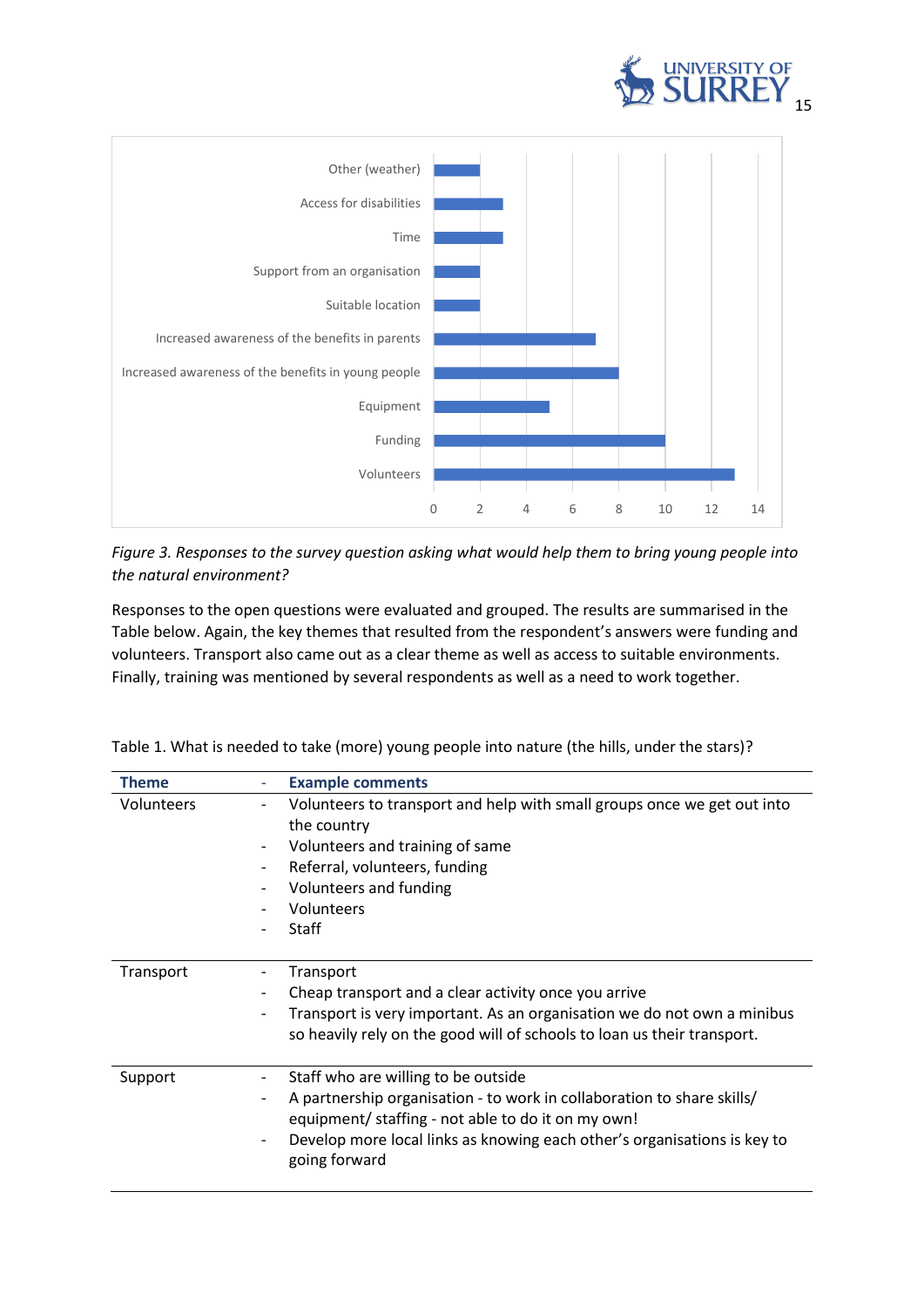

| Funding      | Funding<br>We are a charity  run and managed by volunteers  we are always faced<br>-<br>with a tension between supporting groups in need and raising finance.<br>Our main needs are finance and tools. We have expanded our provision<br>to five days a week which means more fuel, travel costs and so on.<br>Funding is also a huge factor. As we are a charity we are constantly having<br>to find funding to run anything. We try to run our projects at no cost to<br>the young people we are working with. This is because we work with<br>disadvantaged young people and do not want money to be a barrier to<br>accessing projects. |
|--------------|---------------------------------------------------------------------------------------------------------------------------------------------------------------------------------------------------------------------------------------------------------------------------------------------------------------------------------------------------------------------------------------------------------------------------------------------------------------------------------------------------------------------------------------------------------------------------------------------------------------------------------------------|
| Environments | Easy access as many of our members are physically disabled<br>Safe, supervised locations with facilities<br>We would need a site where this was permitted                                                                                                                                                                                                                                                                                                                                                                                                                                                                                   |

One additional comment referred to the importance of building confidence and providing sufficient support for the young people themselves.

*"We would need to do several sessions beforehand to build up their confidence and overcome perceived barriers"*

Similar results were found in the interviews conducted by Lebus (2019).

"*lots of young people are unfamiliar with the outdoors, so it is unknown, and seems scary"* 

"*there are so many misconceptions about the countryside, so it is nice to be able to debunk those myths and see young children getting excited about a pond of creatures that they didn't realise existed*".

Taking young people out into the Surrey Hills or to spend a night under the stars clearly needs additional support; it requires more than nearby natural resources. To enable all young people to visit the Surrey Hills and experience it's healing potential they need support. Fortunately, the organisations that were interviewed and participated in the survey were all highly motivated to provide this support. These organisations have the knowledge and expertise to run events in the right way to ensure young people can benefit from the natural health services of the Surrey Hills. However, to ensure that they can help make sure that "every child can spend a night under the starts", they need support. They need funding, volunteers, transport, equipment and accessible suitable natural places to visit.

### **Conclusion**

It is evident that more should and can be done to meet the needs of young people in Surrey. A large variety of disadvantage exists in the county, from local wards in which almost 50% of children live in poverty (End Child Poverty Coalition, 2019), to the prevalence estimates of young carers at 14,000 people (Surrey County Council, 2017). It is hard to determine a simple way to target all of the areas of need in the county, and a 'one size fits all' approach is impractical and unlikely to be work. However, focussing on promoting mental wellbeing is likely an effective way in which to alleviate many of the distresses caused by adversities.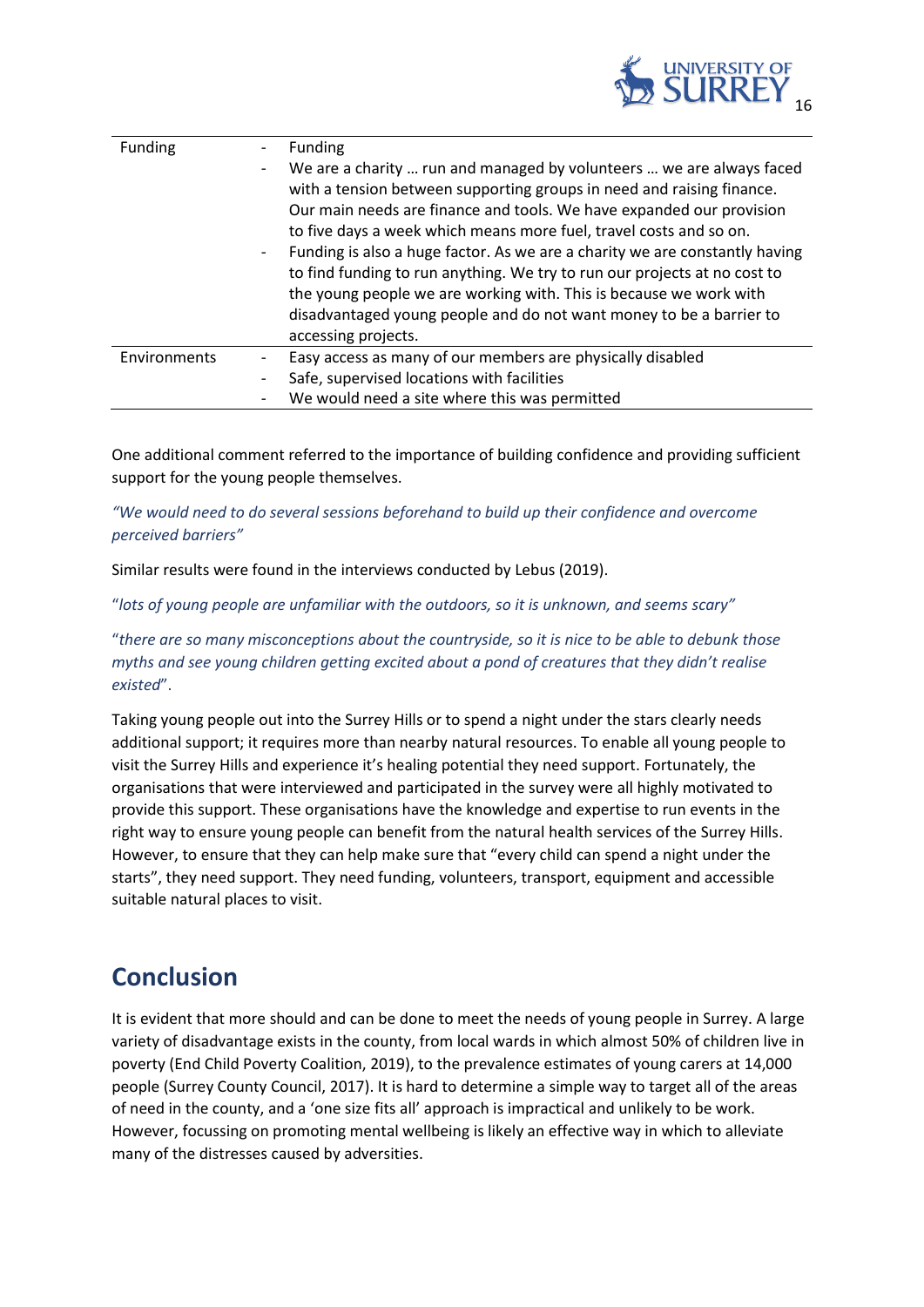

Academic literature has identified several advantages of engaging with the natural world. In addition to the physiological benefits of encouraging physical activity and boosting immune response, natural environments are successful in moderating the symptoms of low mental wellbeing. For example, nature's restorative qualities significantly reduce feelings of stress or mental fatigue and allow people to escape the pressures of daily life (Alcock et al., 2014; Ambrey, 2016a, 2016b; Bjork et al., 2008; Cohen-Cline et al., 2015; Greenwood & Gatersleben, 2016; Huang et al., 2017; Kaplan, 1995; Korpela et al., 2001; Kuo, 2015). The outdoors also provides the opportunity for quiet reflection, as well as exercise, social groups or educational/skills sessions that boost self-esteem and confidence (Framework Housing Association, 2014). Furthermore, nature helps build resilience, through encouraging young people to engage with an unpredictable environment in which they have to assess risk, make independent decisions and learn to adapt to their surroundings. Resilience is considered essential for preparing young people to cope well in life (Moss, 2012) and is increasingly prioritised in government and youth sectors. It is therefore no surprise that it is often one of the key areas of improvement deemed necessary in strategies designed to improve the lives of disadvantaged individuals, particularly with regards to mental health (Children's Commissioner, 2017; Surrey County Council, 2017; University of Essex, 2013).

These findings are only just beginning to be acknowledged by mainstream media and policy. For example, the recent Global Wellness Summit report (2019) discussed the significance of using nature for health, suggesting that there is sufficient evidence to support this effort. It stated that "the world is unlikely to slow down anytime soon, so individuals must", urging people to go outside and experience the "priceless" rewards and balance that nature has to offer.

Yet, the benefits can only be realised with the introduction of initiatives that promote and enable usage of the outdoors in Surrey. There are several projects, that currently work to do this. From nurture farms, to camping expeditions, and outdoor therapies, the list of potential ways in which to engage young people is endless. From interviewing members of nature-based organisations in Surrey for the case studies, it became clear that the needs of different groups of vulnerable individuals vary dramatically, and what may appeal to one, would not to another. In addition, the evidence base of studies comparing individuals or engagement types is not comprehensive enough to generate an informed decision on what works best. Instead, focus should be on targeting the key obstacles that are currently preventing young people utilising the outdoors for personal health and wellbeing.

For example, from the perspective of academic literature, as well as the views and opinions of nature-based organisations and youth workers, a main barrier was the lack of education. Most people seem unaware of the benefits that nature can provide, or the negative consequences of departing from it. This has led to parent restrictions, societal rules, a blind acceptance of a technological way of life, and even a fear of the outdoors. It is therefore evident that greater awareness is needed, to highlight the importance of engaging with nature, and hopefully incorporate it into mainstream culture. In addition, another key barrier emphasised by local organisations was a lack of funding into relevant projects and interventions. Money is required to pay for equipment, volunteers and transport to help facilitate nature access, so more investment is needed in organisations that that currently do/would like to take young, disadvantaged people outside. This would also help reduce the impact of accessibility constraints due to lack of local green space, suitable amenities (i.e. for certain cultures or disabilities) or means by which to travel to natural areas. Funding would allow organisations to expand and reach more of those who need help.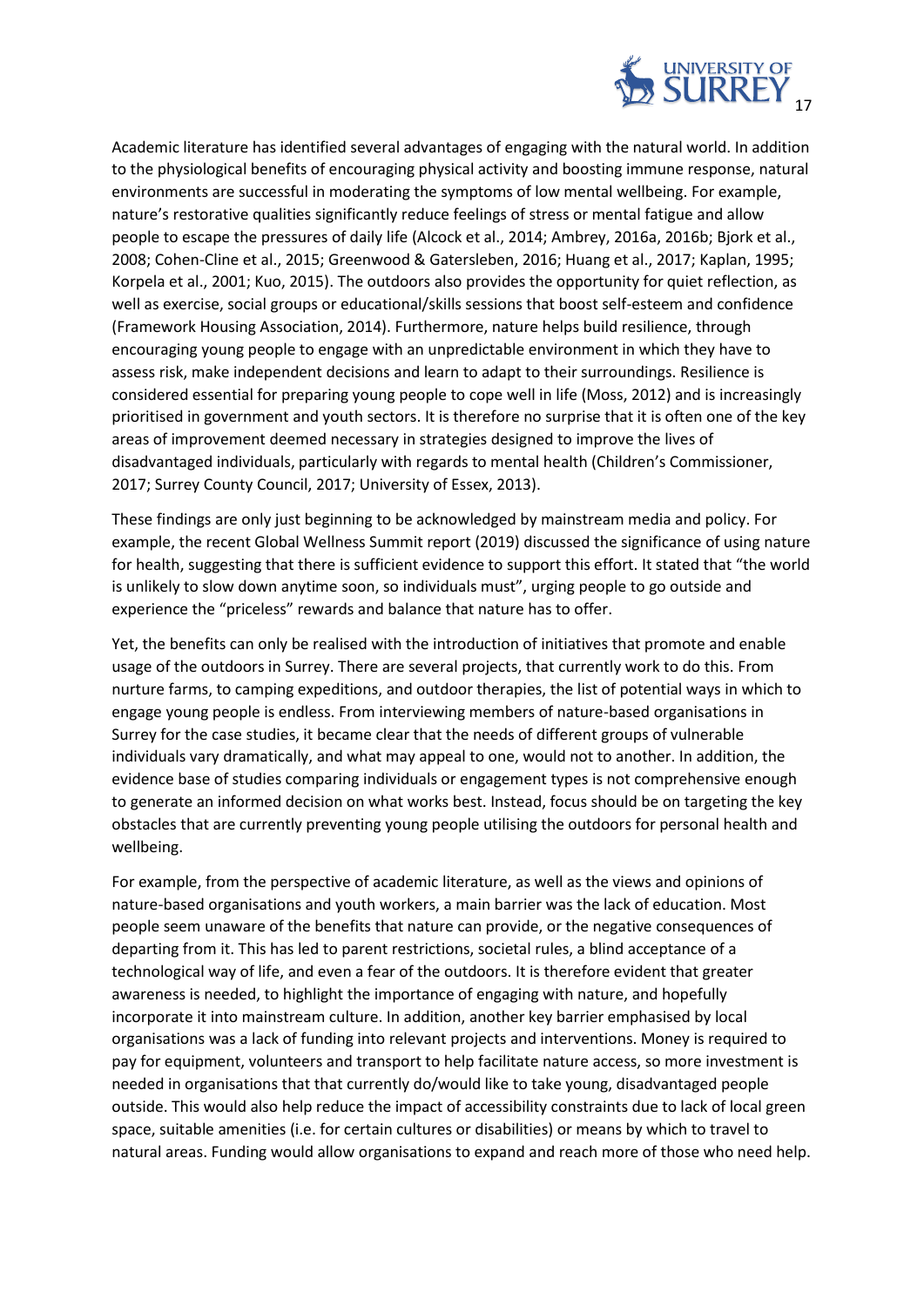

So, in summary, we can conclude that nature is an appropriate suggestion for helping to reduce suffering in our community and lessen the impact of certain key types of vulnerability for local young people. Through promoting social activities, physically healthy habits and enabling mental restoration and development, it is a simple, sustainable way in which to set young people up for a prosperous future. The use of nature is particularly relevant within the county of Surrey, which has so much natural beauty and green landscape to offer. The Director of the US Centre for Disease Control and Prevention's National Centre for Environmental Health said in 2008, "we need more research on the relationship between nature experiences and health" but "we know enough to act" (Charles, Louv, Bodner & Guns, 2008). A decade later, the significance of this message is still apparent. We may not have all the scientific answers yet, but the coherence of the current literature, as well as anecdotes and opinions of professionals in the youth or outdoor sector, all point towards nature as an invaluable tool to boost wellbeing. We have the need, and we have a solution, we now need to act and bridge the gap between the two.

## **References**

Addaction. (2015). *Young Addaction: Young People and Substance Misuse 2015*. London: Addaction.

- Alcock, I., White, M. P., Wheeler, B. W., Fleming, L. E., & Depledge, M. H. (2014). Longitudinal effects on mental health of moving to greener and less green urban areas. *Environ Sci Technol, 48*(2), 1247-1255. doi:10.1021/es403688w
- Almanza, E., Jerrett, M., Dunton, G., Seto, E., & Pentz, M. (2012). A study of community design, greenness, and physical activity in children using satellite, GPS and accelerometer data. *Health & place, 18*, 46-54. doi:10.1016/j.healthplace.2011.09.003
- Ambrey, C. L. (2016a). An investigation into the synergistic wellbeing benefits of greenspace and physical activity: Moving beyond the mean. *Urban Forestry & Urban Greening, 19*, 7-12. doi:10.1016/j.ufug.2016.06.020
- Ambrey, C. L. (2016b). Urban greenspace, physical activity and wellbeing: The moderating role of perceptions of neighbourhood affability and incivility. *Land Use Policy, 57*, 638-644. doi:10.1016/j.landusepol.2016.06.034
- Annerstedt, M., & Wahrborg, P. (2011). Nature-assisted therapy: systematic review of controlled and observational studies. *Scand J Public Health, 39*(4), 371-388. doi:10.1177/1403494810396400
- Barton, J., Bragg, R., Pretty, J., Roberts, J., & Wood, C. (2016). The wilderness expedition: An effective life course intervention to improve young people's well-being and connectedness to nature. *Journal of Experiential Education*, *39*(1), 59-72.
- Baur, J. W. R., & Tynon, J. F. (2010). Small-Scale Urban Nature Parks: Why Should We Care? *Leisure Sciences, 32*(2), 195-200. doi:10.1080/01490400903547245
- Berman, D., & Davis-Berman, J. (2008). The promise of wilderness therapy. Denise Mitten, Ph.D., Christian Itin, Ph.D., Editors (2009). *Connecting with the essence*, Proceedings from the 4th International Adventure Therapy Conference, Association for experiential education, New Zeeland, pp 34-45.
- Berman, M. G., Jonides, J., & Kaplan, S. (2008). The cognitive benefits of interacting with nature. *Psychol Sci, 19*(12), 1207-1212. doi:10.1111/j.1467-9280.2008.02225.x
- Berman, M. G., Kross, E., Krpan, K. M., Askren, M. K., Burson, A., Deldin, P. J., . . . Jonides, J. (2012). Interacting with nature improves cognition and affect for individuals with depression. *J Affect Disord, 140*(3), 300-305. doi:10.1016/j.jad.2012.03.012
- Bixler, R. D., & Floyd, M. F. (1997). Nature is scary, disgusting, and uncomfortable. *Environment and behavior*, *29*(4), 443-467.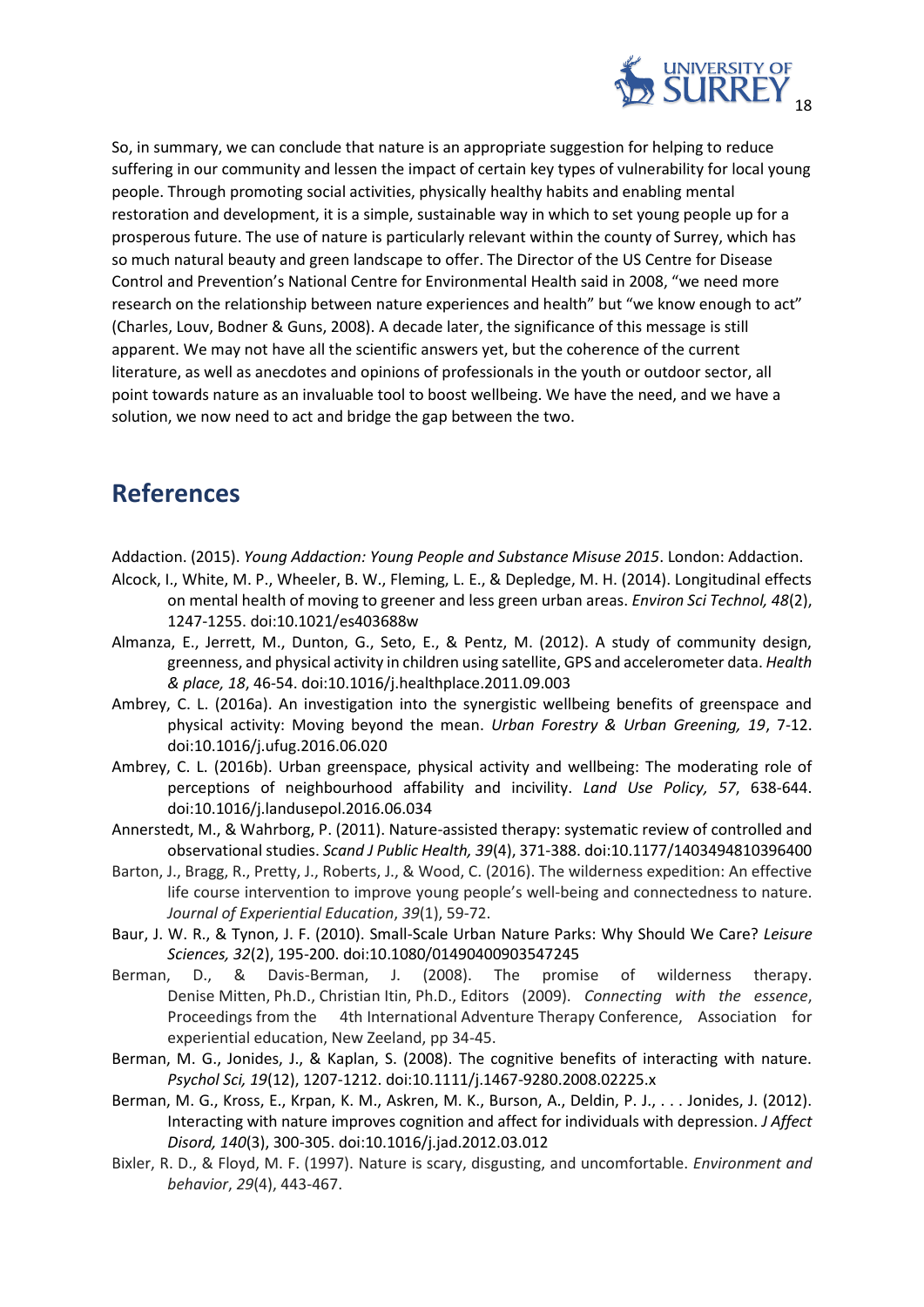

- Bjork, J., Albin, M., Grahn, P., Jacobsson, H., Ardo, J., Wadbro, J., . . . Skarback, E. (2008). Recreational values of the natural environment in relation to neighbourhood satisfaction, physical activity, obesity and wellbeing. *Journal of Epidemiology and Community Health, 62*(4). doi:ARTN e210.1136/jech.2007.062414
- Bowler, D. E., Buyung-Ali, L. M., Knight, T. M., & Pullin, A. S. (2010). A systematic review of evidence for the added benefits to health of exposure to natural environments. *BMC Public Health, 10*, 456. doi:10.1186/1471-2458-10-456
- Bratman, G. N., Hamilton, J. P., & Daily, G. C. (2012). The impacts of nature experience on human cognitive function and mental health. *Year in Ecology and Conservation Biology, 1249*, 118- 136. doi:10.1111/j.1749-6632.2011.06400.x
- Bunyan, N. (2011). Health and safety fears are 'taking the joy out of playtime'. *The Telegraph*.
- Burns, J. (2019). Special needs: Petition demands action on 'national crisis'. *BBC News*. Retrieved from<https://www.bbc.co.uk/news/education-48448424>
- CABE. (2010). *Urban Green Nation: Building the evidence base*. London: CABE.
- Capaldi, C. A., Passmore, H. A., Nisbet, E. K., Zelenski, J. M., & Dopko, R. L. (2015). Flourishing in nature: A review of the benefits of connecting with nature and its application as a wellbeing intervention. *International Journal of Wellbeing*, *5*(4).
- Charles, C., Louv, R., Bodner, L., & Guns, B. (2008). *Children and Nature 2008*. Children & Nature Network.
- Chawla, L. (2015). Benefits of Nature Contact for Children. *Journal of Planning Literature, 30*(4), 433- 452. doi:10.1177/0885412215595441
- Children's Commissioner for England. (2017). *Briefing: Children's Mental Healthcare in England*. London: Children's Commissioner.
- Cleary, A., Fielding, K. S., Bell, S. L., Murray, Z., & Roiko, A. (2017). Exploring potential mechanisms involved in the relationship between eudaimonic wellbeing and nature connection. *Landscape and Urban Planning, 158*, 119-128. doi:10.1016/j.landurbplan.2016.10.003
- Cohen-Cline, H., Turkheimer, E., & Duncan, G. E. (2015). Access to green space, physical activity and mental health: a twin study. *J Epidemiol Community Health, 69*(6), 523-529. doi:10.1136/jech-2014-204667
- Cole, D. N., & Hall, T. E. (2010). Experiencing the Restorative Components of Wilderness Environments: Does Congestion Interfere and Does Length of Exposure Matter? *Environment and Behavior, 42*(6), 806-823. doi:10.1177/0013916509347248
- Community Foundation for Surrey. (2013). *Surrey Uncovered*. Guildford: Community Foundation for Surrey.
- Community Foundation for Surrey. (2017). *Surrey Uncovered*. Community Foundation for Surrey.
- Department for Education. (2019). *Characteristics of children in need: 2018 to 2019*. London: Department for Education.
- Department of Health. (2014). *Wellbeing: Why it matters to health policy*. Department of Health.
- Dobud, W. (2016). Exploring adventure therapy as an early intervention for struggling adolescents. *Journal of Outdoor and Environmental Education, 19*, 33. doi:10.1007/BF03400985
- Dowdell, K., Gray, T., & Malone, K. (2011). Nature and its Influence on Children's Outdoor Play. *Australian Journal of Outdoor Education, 15*, 24-35.
- Driessnack, M. (2009). Children and Nature-Deficit Disorder. *Journal for Specialists in Pediatric Nursing, 14*(1), 73-75. doi:10.1111/j.1744-6155.2009.00180.x
- Eaton, N. R., Keyes, K. M., Krueger, R. F., Balsis, S., Skodol, A. E., Markon, K. E., . . . Hasin, D. S. (2012). An invariant dimensional liability model of gender differences in mental disorder prevalence: evidence from a national sample. *Journal of abnormal psychology, 121*(1), 282-288. doi:10.1037/a0024780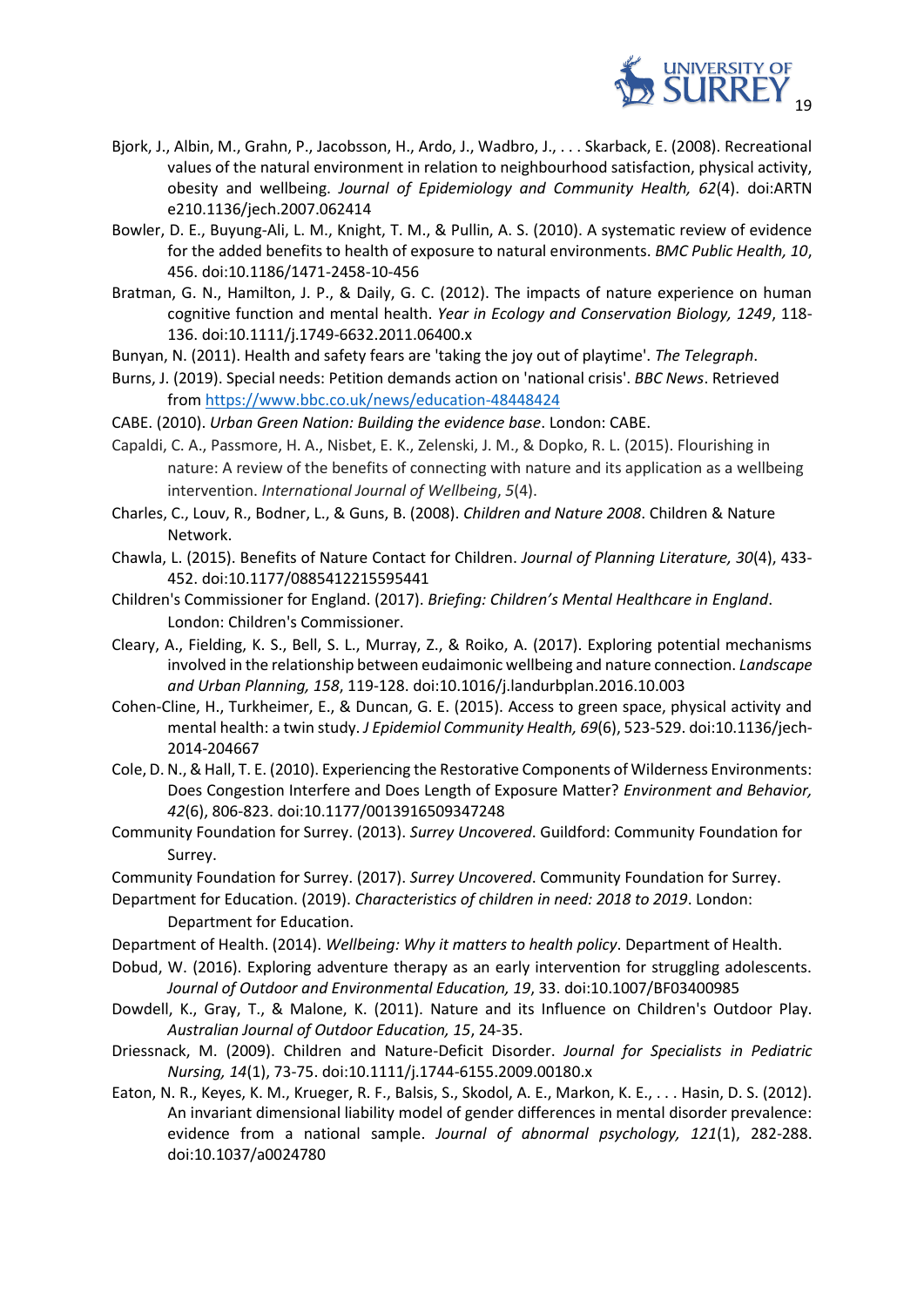

- Elsley, S. (2004). Children's experience of public space. *Children & Society, 18*, 155-164. doi:10.1002/chi.822
- End Child Poverty Coalition. (2019). *Poverty in your area: South East Regional Estimates*. End Child Poverty.
- Faber Taylor, A., & Kuo, F. E. (2011). Could exposure to everyday green spaces help treat ADHD? Evidence from children's play settings. *Applied Psychology: Health and Well‐Being*, *3*(3), 281- 303.
- Fjørtoft, I. (2001). The Natural Environment as a Playground for Children: The Impact of Outdoor Play Activities in Pre-Primary School Children. *Early Childhood Education Journal, 29*, 111-117. doi:10.1023/A:1012576913074
- Frost, J. (2006). The dissolution of outdoor play: cause and consequences. In *The Value of Play: A forum on risk, recreation and children's health*. Washington: Ipema. Retrieved from [http://www.playengland.org.uk/media/340836/supporting\\_school\\_improvement\\_through\\_](http://www.playengland.org.uk/media/340836/supporting_school_improvement_through_play.pdf) [play.pdf](http://www.playengland.org.uk/media/340836/supporting_school_improvement_through_play.pdf)
- Gill, T. (2014). The benefits of children's engagement with nature: A systematic literature review. *Children Youth and Environments*, *24*(2), 10-34.
- Ginsburg, K. (2007). The Importance of Play in Promoting Healthy Child Development and Maintaining Strong Parent-Child Bonds. *Pediatrics, 119*, 182-191. doi:10.1542/peds.2006-2697
- Global Wellness Summit. (2017). *10 good reasons to go for a walk* [Video]. Retrieved from https://www.globalwellnesssummit.com/economy-finance/10-good-reasons-go-walkwellness-ideas/
- Greenwood, A., & Gatersleben, B. (2016). Let's go outside! Environmental restoration amongst adolescents and the impact of friends and phones. *Journal of Environmental Psychology, 48*, 131-139. doi:10.1016/j.jenvp.2016.09.007
- Groenewegen, P. P., den Berg, A. E., de Vries, S., & Verheij, R. A. (2006). Vitamin G: effects of green space on health, well-being, and social safety. *BMC Public Health, 6*. doi:Artn 14910.1186/1471-2458-6-149
- Hartig, T., Mitchell, R., de Vries, S., & Frumkin, H. (2014). Nature and health. *Annu Rev Public Health, 35*, 207-228. doi:10.1146/annurev-publhealth-032013-182443
- Healthwatch Surrey & Surrey Youth Focus. (2014). *Our Health Matters: the views of young people in Surrey*. Guildford: Healthwatch Surrey.
- Huang, C. H., Yang, J., Lu, H., Huang, H. B., & Yu, L. (2017). Green Spaces as an Indicator of Urban Health: Evaluating Its Changes in 28 Mega-Cities. *Remote Sensing, 9*(12). doi:ARTN 126610.3390/rs9121266
- James, P., Hart, J. E., Banay, R. F., & Laden, F. (2016). Exposure to Greenness and Mortality in a Nationwide Prospective Cohort Study of Women. *Environ Health Perspect, 124*(9), 1344-1352. doi:10.1289/ehp.1510363
- Kaplan, R., & Kaplan, S. (1989). *The experience of nature: A psychological perspective*: CUP Archive.
- Kaplan, S. (1995). The Restorative Benefits of Nature: Toward an Integrative Framework. *Journal of Environmental Psychology, 15*, 169-182. doi:10.1016/0272-4944(95)90001-2
- Kellert, S. R., Wilson, E. O., McVay, S., Katcher, A., McCarthy, C., Wilkins, G., . . . Diamond, J. (1993). *The Biophilia Hypothesis*: Island Press.
- Kessler, R. C., Amminger, G. P., Aguilar-Gaxiola, S., Alonso, J., Lee, S., & Ustün, T. B. (2007). Age of onset of mental disorders: a review of recent literature. *Current opinion in psychiatry, 20*(4), 359-364. doi:10.1097/YCO.0b013e32816ebc8c
- Kim-Cohen, J., Caspi, A., Moffitt, T. E., Harrington, H., Milne, B. J., & Poulton, R. (2003). Prior Juvenile Diagnoses in Adults With Mental Disorder: Developmental Follow-Back of a Prospective-Longitudinal Cohort. *JAMA Psychiatry, 60*(7), 709-717. doi:10.1001/archpsyc.60.7.709
- Korpela, K. M., Hartig, T., Kaiser, F. G., & Fuhrer, U. (2001). Restorative experience and self-regulation in favorite places. In (pp. 572-589): Sage Publications.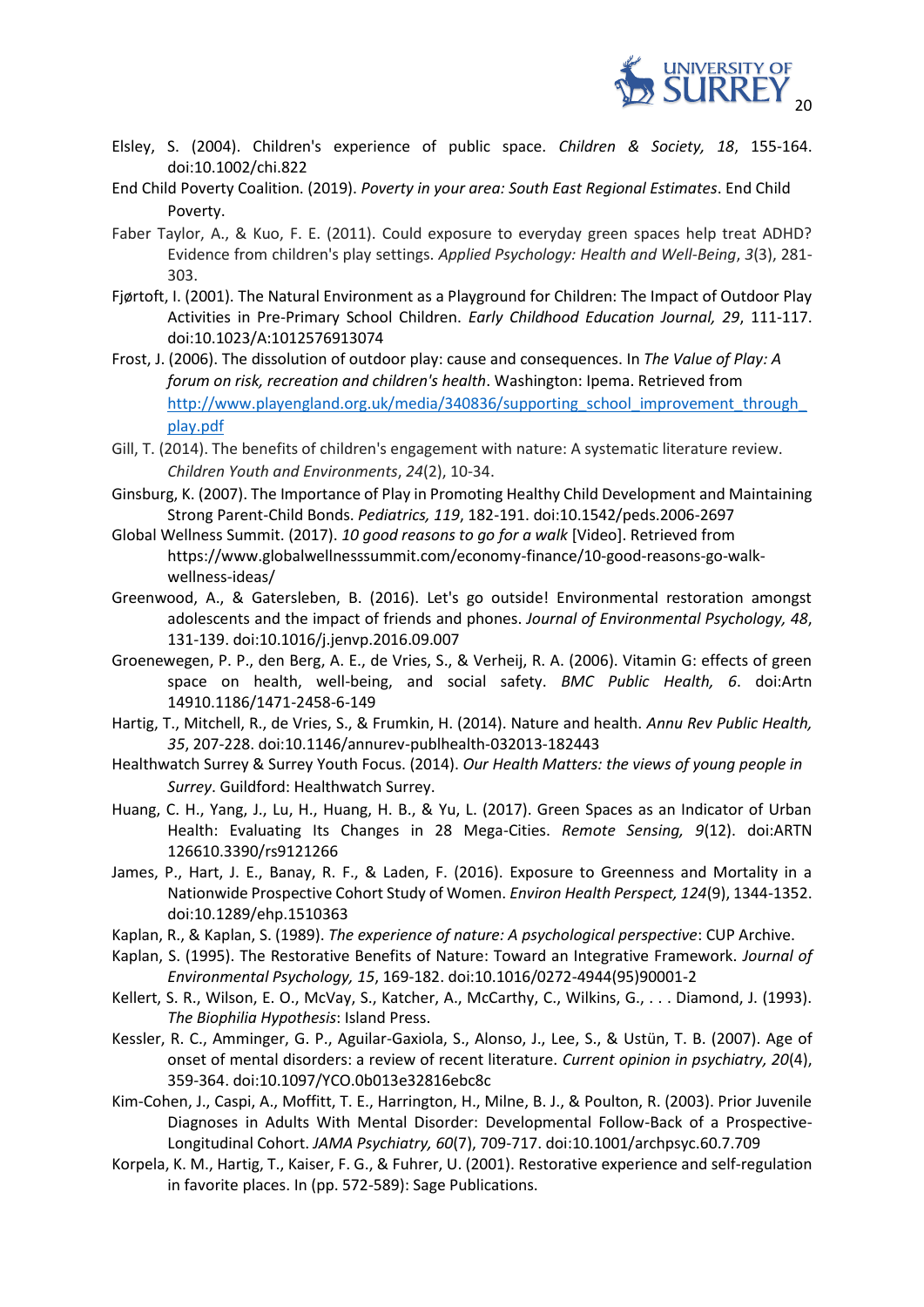

- Kuo, F. E., & Taylor, A. F. (2004). A potential natural treatment for attention-deficit/hyperactivity disorder: evidence from a national study. *Am J Public Health, 94*(9), 1580-1586. doi:10.2105/ajph.94.9.1580
- Kweon, B. C., Sullivan, W. C., & Wiley, A. R. (1998). Green common spaces and the social integration of inner city older adults. *Environment & Behaviour, 30*. doi:10.1177/001391659803000605
- Larson, L. R., Barger, B., Ogletree, S., Torquati, J., Rosenberg, S., Gaither, C. J., . . . Schutte, A. (2018). Gray space and green space proximity associated with higher anxiety in youth with autism. *Health Place, 53*, 94-102. doi:10.1016/j.healthplace.2018.07.006
- Larson, L., Green, G., & Cordell, H. (2011). Children's Time Outdoors: Results and Implications of the National Kids Survey. *Journal Of Park And Recreation Administration*, *29*(2).
- Lebus, G. (2019). Into the Wild. Restorating young minds in the Surrey Hills. A report for Surrey Hills AONB.
- Lee, K. E., Williams, K. J. H., Sargent, L. D., Williams, N. S. G., & Johnson, K. A. (2015). 40-second green roof views sustain attention: The role of micro-breaks in attention restoration. *Journal of Environmental Psychology, 42*, 182-189. doi:10.1016/j.jenvp.2015.04.003
- Li, D., Larsen, L., Yang, Y., Wang, L., Zhai, Y., & Sullivan, W. C. (2019). Exposure to nature for children with autism spectrum disorder: Benefits, caveats, and barriers. *Health & Place, 55*, 71-79. doi[:https://doi.org/10.1016/j.healthplace.2018.11.005](https://doi.org/10.1016/j.healthplace.2018.11.005)
- Li, D., Deal, B., Zhou, X., Slavenas, M., & Sullivan, W. C. (2018). Moving beyond the neighborhood: Daily exposure to nature and adolescents' mood. *Landscape and urban planning*, *173*, 33-43.
- Li, Q. (2010). Effect of forest bathing trips on human immune function. *Environmental health and preventive medicine, 15*(1), 9-17. doi:10.1007/s12199-008-0068-3
- Louv, R. (2008). *Last Child in the Woods*. [Place of publication not identified]: Algonquin Books.
- Maller, C., Townsend, M., Pryor, A., Brown, P., & St Leger, L. (2005). Healthy nature healthy people: 'contact with nature' as an upstream health promotion intervention for populations. *Health Promotion International, 21*(1), 45-54. doi:10.1093/heapro/dai032
- McCormick, R. (2017). Does Access to Green Space Impact the Mental Well-being of Children: A Systematic Review. *J Pediatr Nurs, 37*, 3-7. doi:10.1016/j.pedn.2017.08.027
- McMahan, E. A., & Estes, D. (2015). The effect of contact with natural environments on positive and negative affect: A meta-analysis. *The Journal of Positive Psychology, 10*(6), 507-519. doi:10.1080/17439760.2014.994224
- Mental Health Foundation, MHF. (2018). *Stress: Are we coping?* London: The Mental Health Foundation.
- Mental Health Foundation, MHF (2017). Surviving or Thriving? The state of the UK's mental health. The Mental Health Foundation.
- Milne, E. (2015). *This is me 2015: Results of the Health Related Behaviour Questionnaire*. Newcastle City Council.
- Mitchell, R., & Popham, F. (2008). Effect of exposure to natural environment on health inequalities: an observational population study. *Lancet, 372*(9650), 1655-1660. doi:10.1016/s0140- 6736(08)61689-x
- Moss, S. (2012). *Natural Childhood*. National Trust.
- MQ: Transforming Mental Health. (2016). *The MQ manifesto for young people's mental health*. London: MQ: Transforming Mental Health.
- Munoz, S-A. (2009). *Children in the Outdoors: a literature review*, Sustainable Development Research Centre on behalf of the National Sustainable Development Centre with support from the Forestry Commission, Forres, Scotland.
- Nader, P. R., Bradley, R. H., Houts, R. M., McRitchie, S. L., & O'Brien, M. (2008). Moderate-to-vigorous physical activity from ages 9 to 15 years. *Jama, 300*(3), 295-305. doi:10.1001/jama.300.3.295
- Natural England. (2008). *A sense of freedom: The experiences of disabled people in the natural environment*. Peterborough: Natural England.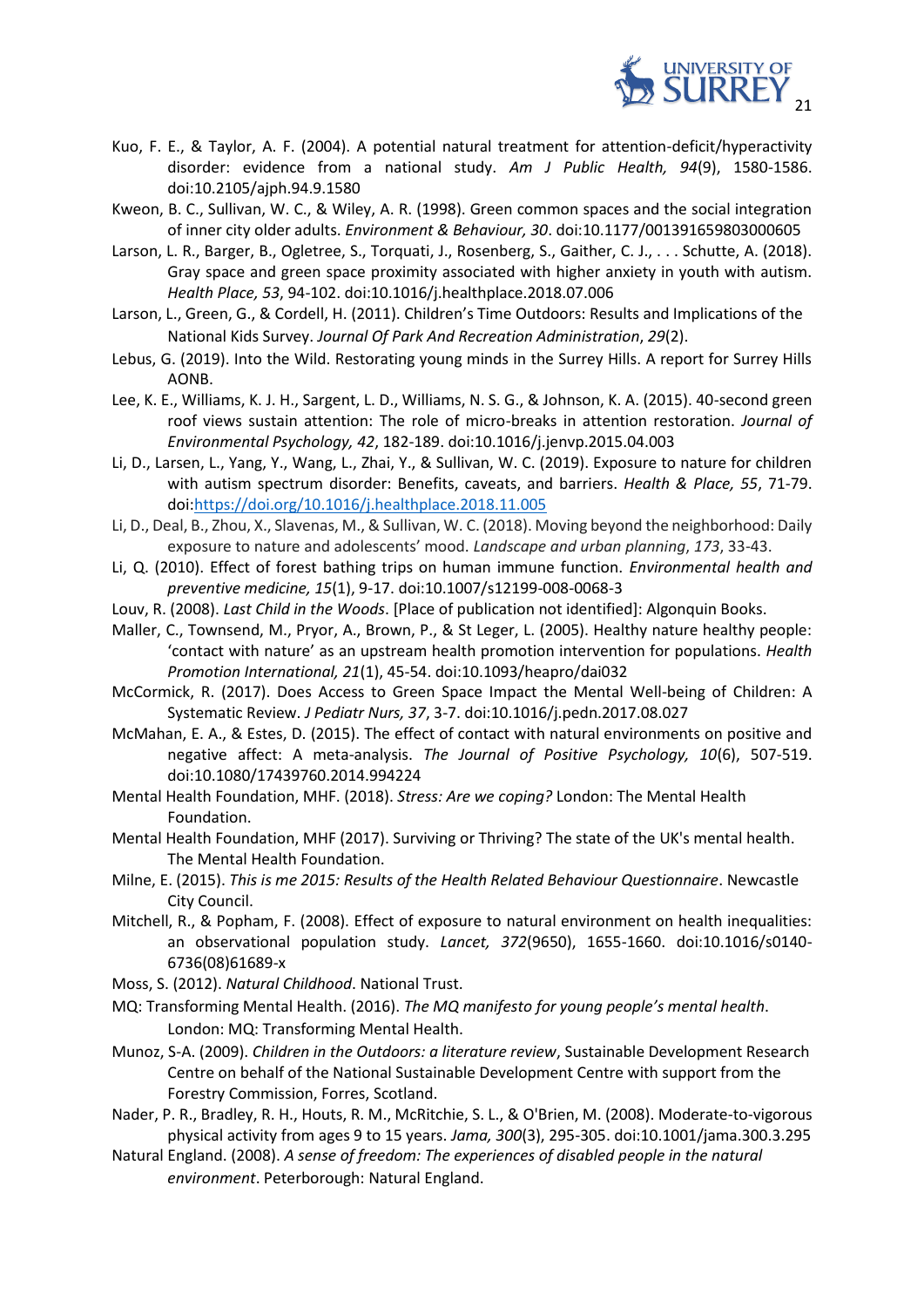

- Natural England. (2019). *Monitor of Engagement with the Natural Environment: Children and young people report*. London: Natural England.
- NHS Digital. (2018). ("One in eight of five to 19 year olds had a mental disorder in 2017 major new survey finds - NHS Digital", 2018).

NHS Surrey Adult Carers Health Survey 2011.

NHS. (2018). *Mental Health of Children and Young People in England, 2017*. NHS Digital.

- O'Brien, L., Burls, A., Townsend, M., & Ebden, M. (2011). Volunteering in nature as a way of enabling people to reintegrate into society. *Perspectives in Public Health, 131*(2), 71-81. doi:10.1177/1757913910384048
- O'Brien, L., & Murray, R. (2007). Forest School and its impacts on young children: Case studies in Britain. *Urban Forestry & Urban Greening, 6*, 249-265. doi:10.1016/j.ufug.2007.03.006
- Office for National Statistics. (2015). *Measuring National Well-being: Insights into children's mental health and well-being*. Office for National Statistics.
- Office for National Statistics. (2017). *Social networking by age group, 2011 to 2017*. Office for National Statistics.
- Office for National Statistics. (2019). *Suicides in the UK: 2017 registrations*. Office for National Statistics.
- Ohly, H., White, M. P., Wheeler, B. W., Bethel, A., Ukoumunne, O. C., Nikolaou, V., & Garside, R. (2016). Attention Restoration Theory: A systematic review of the attention restoration potential of exposure to natural environments. *Journal of Toxicology and Environmental Health, Part B, 19*(7), 305-343. doi:10.1080/10937404.2016.1196155
- Pensini, P., Horn, E., & Caltabiano, N. (2016). An Exploration of the Relationships between Adults' Childhood and Current Nature Exposure and Their Mental Well-Being. *Children, Youth and Environments, 26*, 125. doi:10.7721/chilyoutenvi.26.1.0125
- Piccininni, C., Michaelson, V., Janssen, I., & Pickett, W. (2018). Outdoor play and nature connectedness as potential correlates of internalized mental health symptoms among Canadian adolescents. *Preventive medicine*, *112*, 168-175.
- Public Health England. (2019). *Child obesity and excess weight: small area level data*. London: Public Health England.
- Public Health England. (2019). *Wellbeing and mental health: Applying All Our Health*. GOV.UK.
- Richardson, E. A., Pearce, J., Shortt, N. K., & Mitchell, R. (2017). The role of public and private natural space in children's social, emotional and behavioural development in Scotland: A longitudinal study. *Environmental Research, 158*, 729-736. doi:10.1016/j.envres.2017.07.038
- Roberts, A., Hinds, J., & Camic, P. M. (2019). Nature activities and wellbeing in children and young people: a systematic literature review. *Journal of Adventure Education and Outdoor Learning*, 1-21.
- Roe, J., Aspinall, A. P., & Ward Thompson, C. (2016). Understanding Relationships between Health, Ethnicity, Place and the Role of Urban Green Space in Deprived Urban Communities. *International Journal of Environmental Research and Public Health, 13*(7). doi:10.3390/ijerph13070681
- Seligman, M. (2010). Flourish: Positive psychology and positive interventions. *Tann. Lect. Hum. Values*, 231–242.
- Stigsdotter, U. K., Corazon, S. S., Sidenius, U., Nyed, P. K., Larsen, H. B., & Fjorback, L. O. (2018). Efficacy of nature-based therapy for individuals with stress-related illnesses: randomised controlled trial. *The British Journal of Psychiatry*, *213*(1), 404-411.
- Surrey County Council & Guildford and Waverley Clinical Commissioning Group. (2019). *Emotional Wellbeing Mental Health Strategy for Children and Young People in Surrey*. Guildford: NHS Guildford and Waverley Clinical Commissioning Group.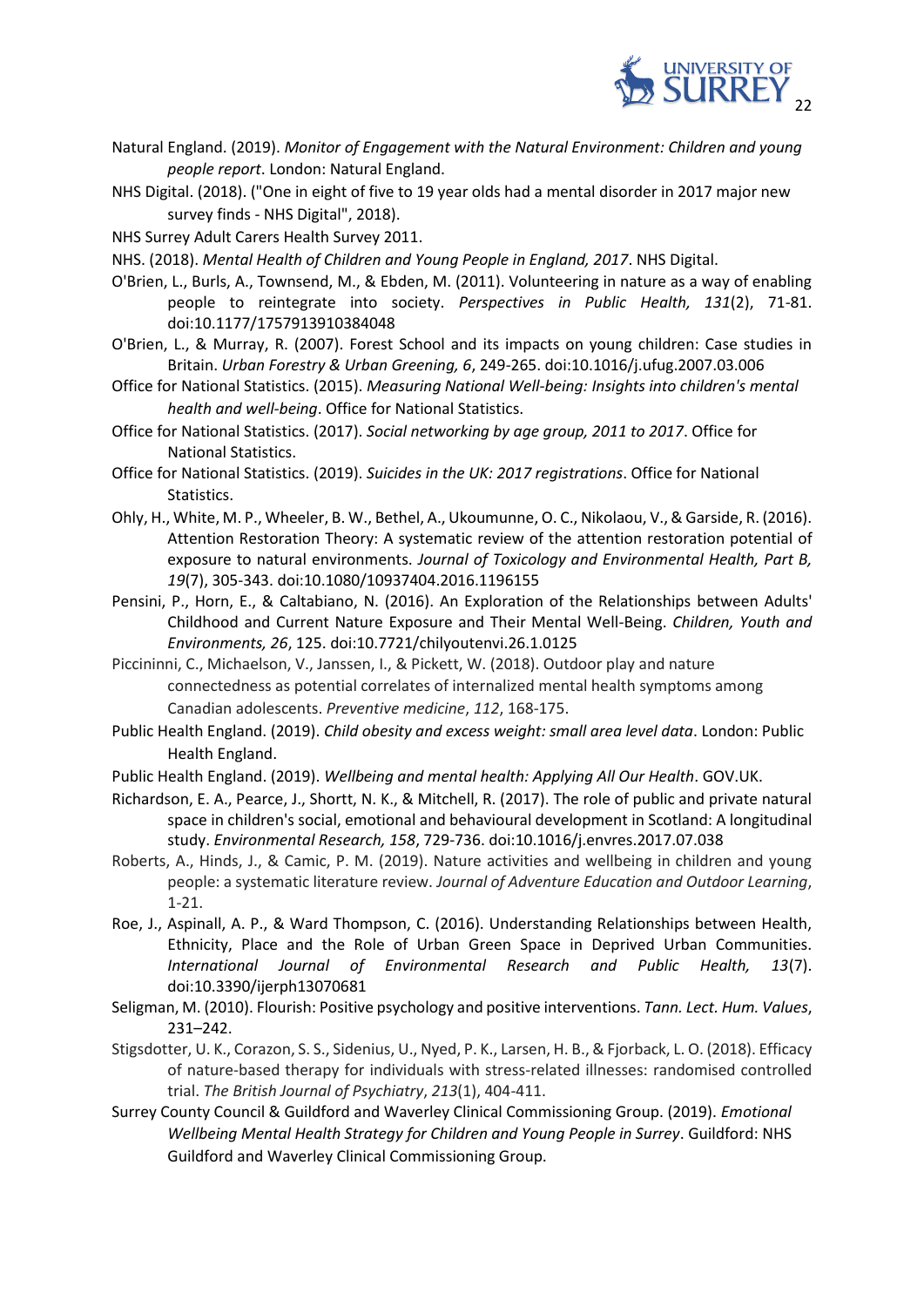

- Surrey County Council. (2017). *Joint Emotional Wellbeing and Mental Health Needs Assessment for Children and Young People in Surrey*. Surrey County Council.
- Surrey County Council. (2017). *Joint Strategic Needs Assessment: Safeguarding children*. Surrey County Council.
- Surrey County Council. (2017). *Joint Strategic Needs Assessment: Substance Misuse*. Surrey County Council.
- Surrey County Council. (2017). *Surrey's Joint Emotional Wellbeing and Mental Health Commissioning Strategy for children and young people 2014 –2017*. Surrey County Council.
- Surrey County Council. (2017). *Wellbeing and Adult Mental Health*. Surrey County Council.
- Surrey County Council. (2018). *Economy, Employment and Deprivation*. Surrey County Council.
- Surrey Youth Focus. (2018). *Engaging underrepresented young people in physical activity*. Surrey Youth Focus.
- Taylor, A. F., Kuo, F. E., & Sullivan, W. C. (2001). Coping with add: The Surprising Connection to Green Play Settings. *Environment and Behavior, 33*(1), 54-77. doi:10.1177/00139160121972864
- Taylor, T. L., Hawton, K., Fortune, S., & Kapur, N. (2009). Attitudes towards clinical services among people who self-harm: systematic review. *British Journal of Psychiatry, 194*(2), 104-110. doi:10.1192/bjp.bp.107.046425
- The Department for Education. (2019). *Education Secretary sets out vision for character and resilience*. London: Department for Education.
- Tillmann, S., Tobin, D., Avison, W., & Gilliland, J. (2018). Mental health benefits of interactions with nature in children and teenagers: a systematic review. *J Epidemiol Community Health*, *72*(10), 958-966.
- Triguero-Mas, M., Donaire-Gonzalez, D., Seto, E., Valentin, A., Martinez, D., Smith, G., . . . Nieuwenhuijsen, M. J. (2017). Natural outdoor environments and mental health: Stress as a possible mechanism. *Environmental Research, 159*, 629-638. doi:10.1016/j.envres.2017.08.048
- Twohig-Bennett, C., & Jones, A. (2018). The health benefits of the great outdoors: A systematic review and meta-analysis of greenspace exposure and health outcomes. *Environmental research*, *166*, 628-637.
- Ulrich, R. S., Simons, R. F., Losito, B. D., Fiorito, E., Miles, M. A., & Zelson, M. (1991). Stress recovery during exposure to natural and urban environments. *Journal of Environmental Psychology, 11*(3), 201-230.
- van den Berg, A. E., & van den Berg, C. G. (2011). A comparison of children with ADHD in a natural and built setting. *Child Care Health Dev, 37*(3), 430-439. doi:10.1111/j.1365-2214.2010.01172.x
- Villeneuve, P. J., Jerrett, M., Su, J. G., Burnett, R. T., Chen, H., Wheeler, A. J., & Goldberg, M. S. (2012). A cohort study relating urban green space with mortality in Ontario, Canada. *Environ Res, 115*, 51-58. doi:10.1016/j.envres.2012.03.003
- Weeland, J., Moens, M. A., Beute, F., Assink, M., Staaks, J. P., & Overbeek, G. (2019). A Dose of Nature: Two three-level meta-analyses of the beneficial effects of exposure to nature on children's self-regulation. *Journal of Environmental Psychology*, 101326.
- Wells, N. M., & Evans, G. W. (2003). Nearby nature: A buffer of life stress among rural children. *Environment and Behavior, 35*(3), 311-330.
- Wilson, E. O. (1984). *Biophilia*: Harvard University Press.
- Wood, C. J., & Smyth, N. (2019). The health impact of nature exposure and green exercise across the life course: a pilot study. *International Journal of Environmental Health Research*, 1-10. doi:10.1080/09603123.2019.1593327
- World Health Organisation. (2017). *Depression and Other Common Mental Disorders*. Geneva: World Health Organisation.
- Zelenski, J., & Nisbet, E. (2014). Happiness and Feeling Connected: The Distinct Role of Nature Relatedness. *Environment and Behavior, 46*, 3-23. doi:10.1177/0013916512451901